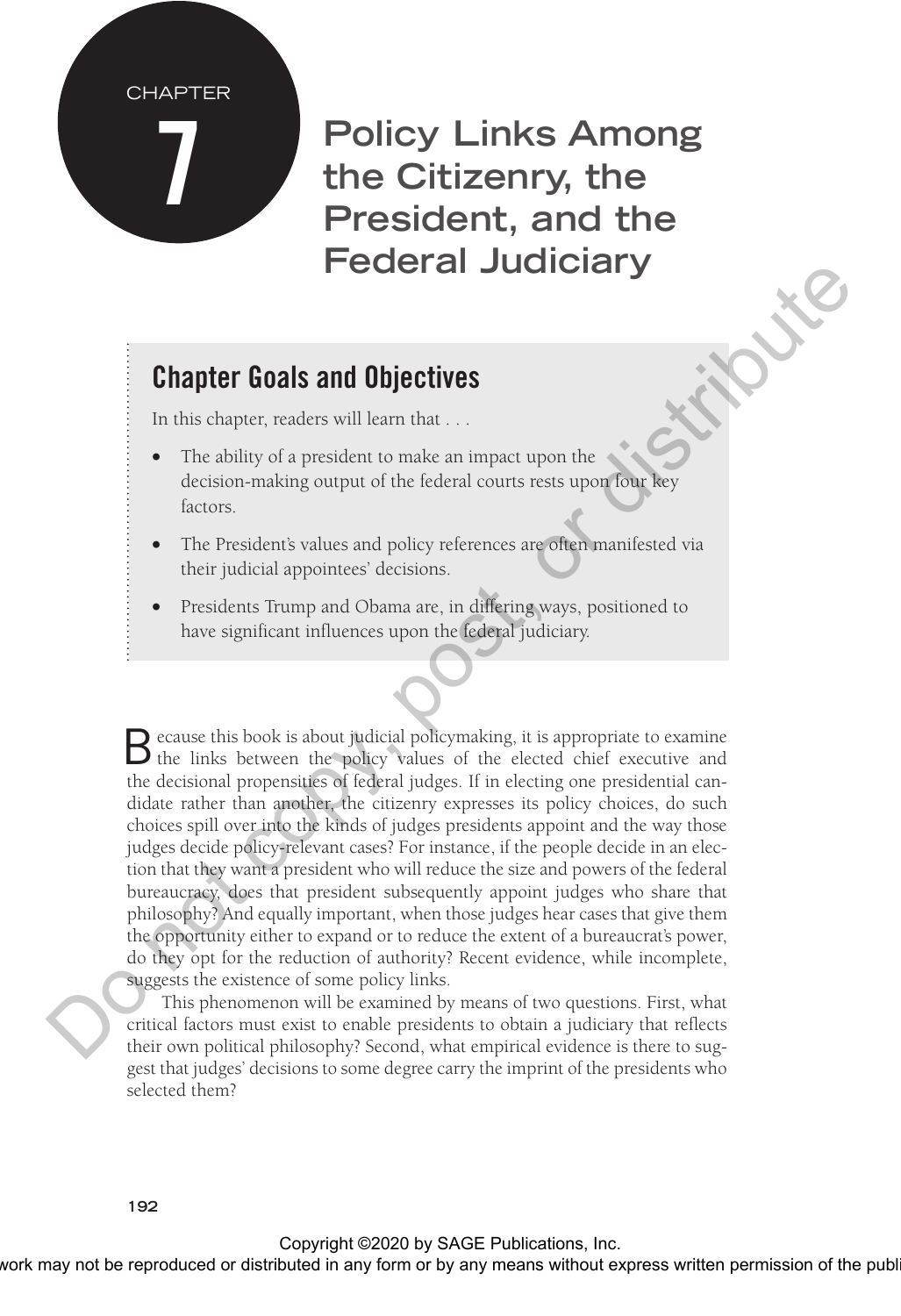

On July 9, 2018, President Donald Trump announced the nomination of Brett Kavanaugh to the U.S. Supreme Court. Kavanaugh, a judge on the U.S. Courts of Appeals for the District of Columbia, replaced retiring Supreme Court Justice Anthony Kennedy. After a highly contentious confirmation battle involving allegations of sexual assault against Kavanaugh, the judge was ultimately confirmed by a narrow vote in the Senate.

## **The President and the Composition of the Judiciary**

Four general factors determine whether chief executives can obtain a federal judiciary that is sympathetic to their political values and attitudes. These are ideology, the number of vacancies to be filled, the president's political clout, and the judicial climate the new judges enter.

### **Presidential Support for Ideologically Based Appointments**

One key aspect of the success of chief executives in appointing a federal judiciary that mirrors their own political beliefs is the depth of their commitment to do so. Some presidents may be content merely to fill the federal bench with party loyalists and pay little attention to their nominees' specific ideologies. Some may consider ideological factors when appointing Supreme Court

Chapter 7 **|** Policy Links Among the Citizenry, the President **<sup>193</sup>**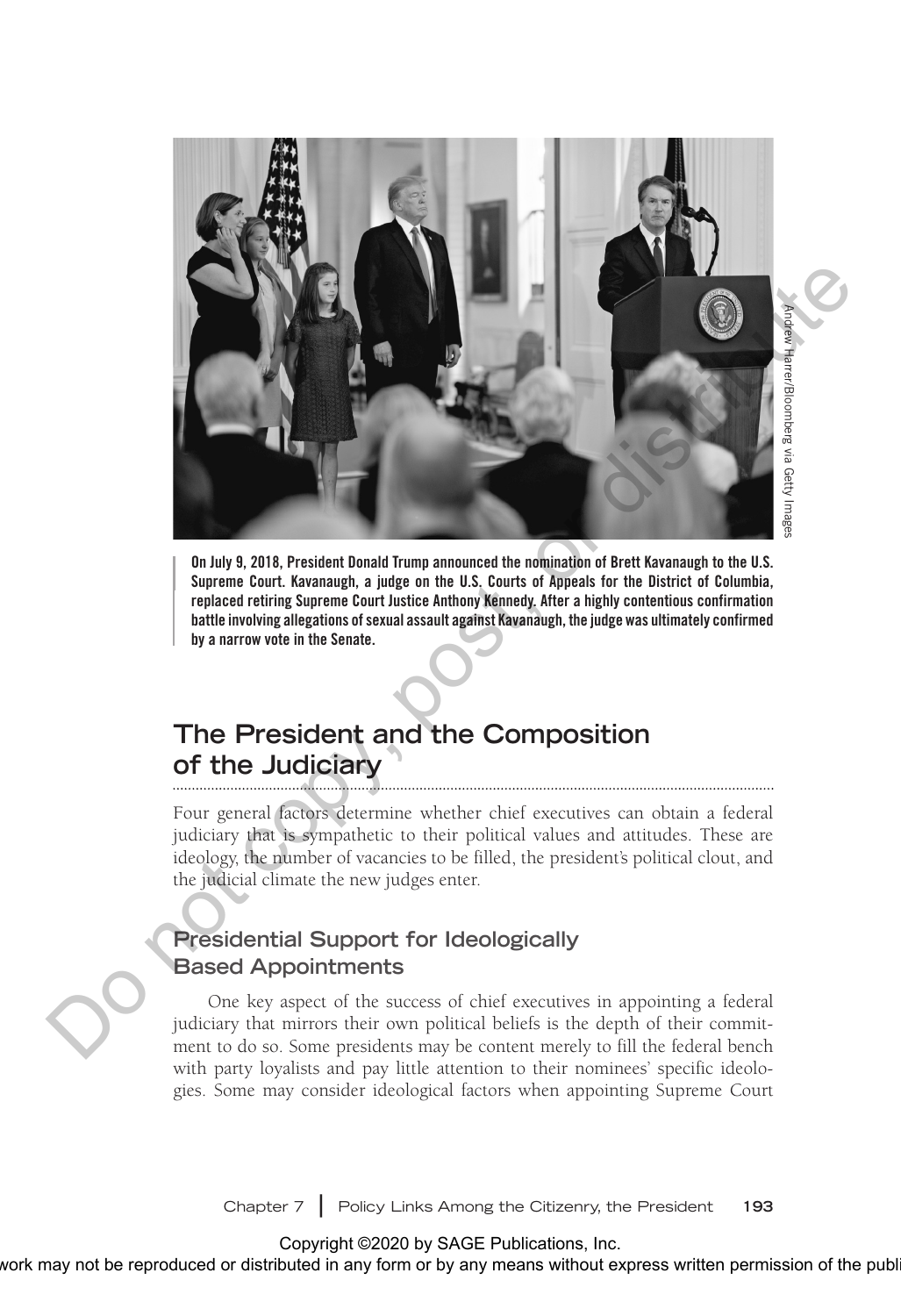justices but may not regard them as important for trial and appellate judges. Other presidents may discount ideologically grounded appointments because they themselves tend to be nonideological. Still others may place factors such as past political loyalty ahead of ideology in selecting judges.

Bill Clinton was a chief executive in the first category. Referring to himself as a "New Democrat," Clinton tried to distance himself from the more liberal image that characterized the Democratic Party during most of the twentieth century. Throughout his administration Clinton sought to establish a judicial cohort that *looks like America*—a team reflective of the nation's diverse ethnicity and gender instead of a cohort characterized by any singular ideological perspective. As for ideology, one key member of the president's judicial selection team, who worked in both the Justice Department and the White House, put it this way: "Neither side is running an ideology shop. Neither of us consider ourselves to be the guardians of some kind of flame. . . . [T]his is not a do or die fight for American Culture. This is an attempt to get . . . highly competent lawyers on the federal bench so they can resolve disputes."1

As a president, Harry S. Truman had strong political views, but when selecting judges, he placed loyalty to himself ahead of the candidate's overall political orientation. Truman's premium on personal loyalty rather than ideology is generally reflected in the group of judges he put on the bench. For example, scant linkage existed between Truman's personal liberal stance on civil rights and equal opportunity and his judicial selections. He appointed only one Black and just one woman to the bench, and at least three of his key southern district court appointees have been identified as being very unfriendly to the cause of civil rights.2

If Clinton and Truman exemplify presidents who eschewed ideological criteria, Ronald Reagan and George W. Bush provide good examples of chief executives who selected their judicial nominees with a clear eye toward compatibility with their own conservative philosophy. During his two terms, Reagan appointed 368 judges to the district and appeals courts, and George W. Bush selected 322 jurists for the lower courts. Virtually all of the Reagan and W. Bush judges had established records as political conservatives. Indeed, Reagan's communication director, Pat Buchanan, made it very clear that ideology was a top concern in picking judges when he stated, "[Our conservative appointment strategy] . . . could do more to advance the social agenda—school prayer, antipornography, anti-busing, right-to-life and quotas in employment—than anything Congress can accomplish in 20 years."3 Reagan and W. Bush were not the only modern presidents to pack the bench with those who shared their political and legal philosophies. Presidents Lyndon B. Johnson and Jimmy Carter successfully appointed reliably liberal judges, a fact which demonstrates that both political parties have attempted to use the courts to further their political ideologies. may not consider a computed or distributed or distributed or distributed in any means with look like Aschar and the reproduced or distributed in any means when the mass derivative of the repression or the may be repressed

#### **The Number of Vacancies to Be Filled**

A second element affecting the capacity of chief executives to establish a policy link between themselves and the judiciary is the number of appointments

**194** Judicial Process in America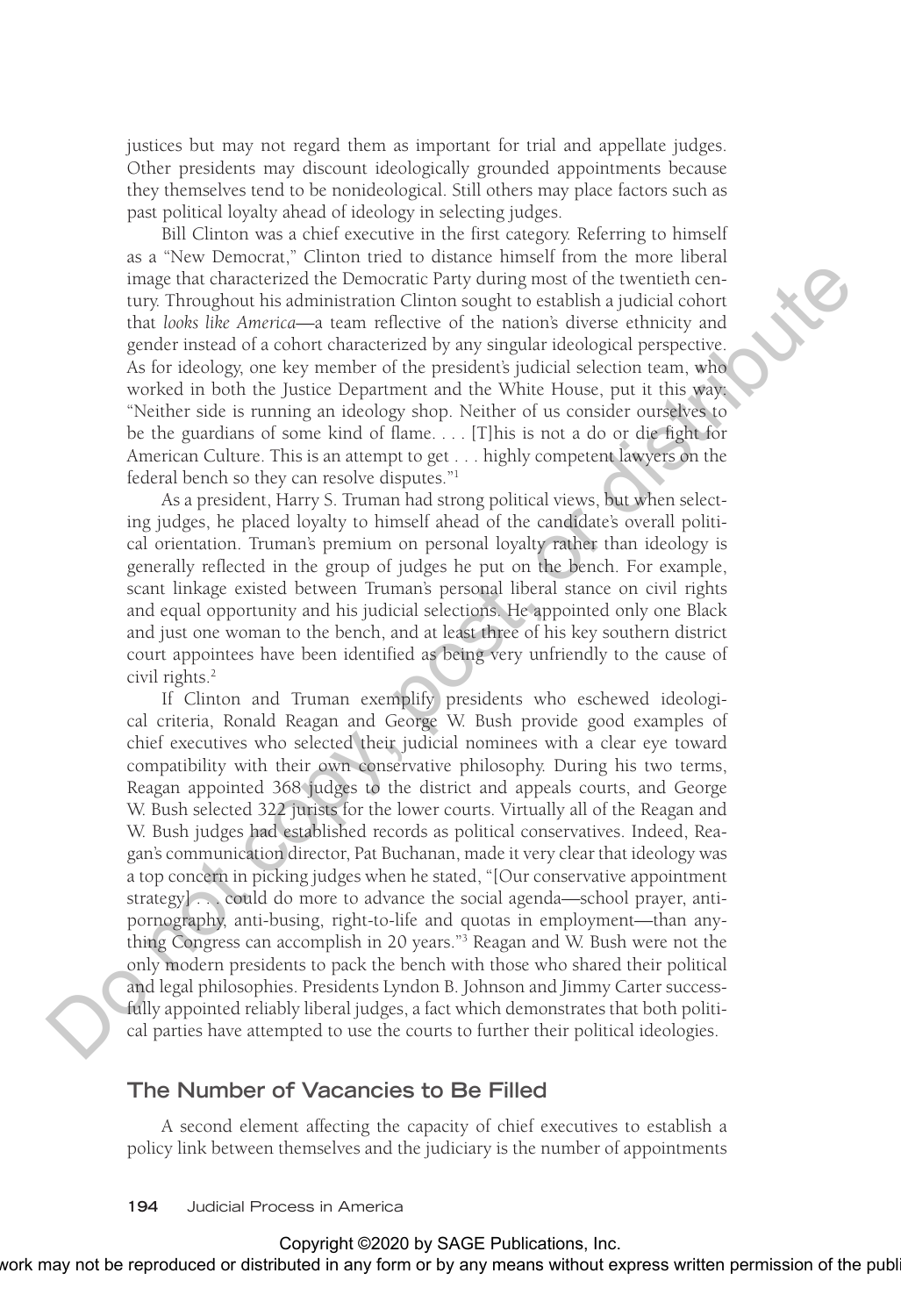available to them. The more judges a president can select, the greater the potential of the White House to put its stamp on the judicial branch. For example, George Washington's influence on the Supreme Court was significant because he was able to nominate ten individuals to the high court. Jimmy Carter's was nil because no vacancies occurred during his term as president.

The number of appointment opportunities depends on several factors: how many judicial vacancies are inherited from the previous administration, how many judges and justices die or resign during the president's term, how long the president serves, and whether Congress passes legislation that significantly increases the number of judgeships. Historically, the last factor seems to have been the most important in influencing the number of judgeships available, and politics in its most basic form permeates this process. A study of proposals for new-judges bills in thirteen Congresses tested the following two hypotheses: (1) "proposals to add new federal judges are more likely to pass if the party controls the Presidency and Congress than if different parties are in power," and (2) "proposals to add new federal judges are more likely to pass during the first two years of the President's term than during the second two years." The author of this study concluded that his "data support both hypotheses—proposals to add new judges are about 5 times more likely to pass if the same party controls the Presidency and Congress than if different parties control, and about 4 times more likely to pass during the first two years of the President's term than during the second two years." He then noted that these findings serve "to remind us that not only is judicial selection a political process, but so is the creation of judicial posts."4 Thus, the number of vacancies that a president can fill—a function of politics, fate, and the size of the judicial workloads—is another variable that helps determine a chief executive's impact on the composition of the federal judiciary. may judiced isomethical to compute the may be reproduced by the publisher may not be reproduced to distribute the reproduced or distributed by any means the publisher this application of the publisher. This means were som

The Clinton administration provides a good case in point. President Clinton was left with a whopping one hundred district and trial court vacancies—14 percent of the total—by his predecessor, George H. W. Bush. However, although Clinton inherited a large number of unfilled judicial slots, his Republican Congresses were loath to enact any type of omnibus judgeship bill that would have enhanced his capacity to pack the judiciary. As a result, Clinton was given an average number of vacancies to fill during the entire course of his two terms in office.

### **The President's Political Clout**

Another factor determining whether the president can get a sympathetic federal judiciary is the scope and degree of presidential skill in overcoming any political obstacles. One such stumbling block is the U.S. Senate. If the Senate is controlled by the president's political party, the White House may find it easier to secure confirmation than if opposition forces are in control, although nothing is ever guaranteed. For example, even though the Republicans were firmly in control of the Senate at the time, in 2006, the George W. Bush White House was obliged to negotiate a three-judge nomination deal with the two Democratic

Chapter 7 **|** Policy Links Among the Citizenry, the President **<sup>195</sup>**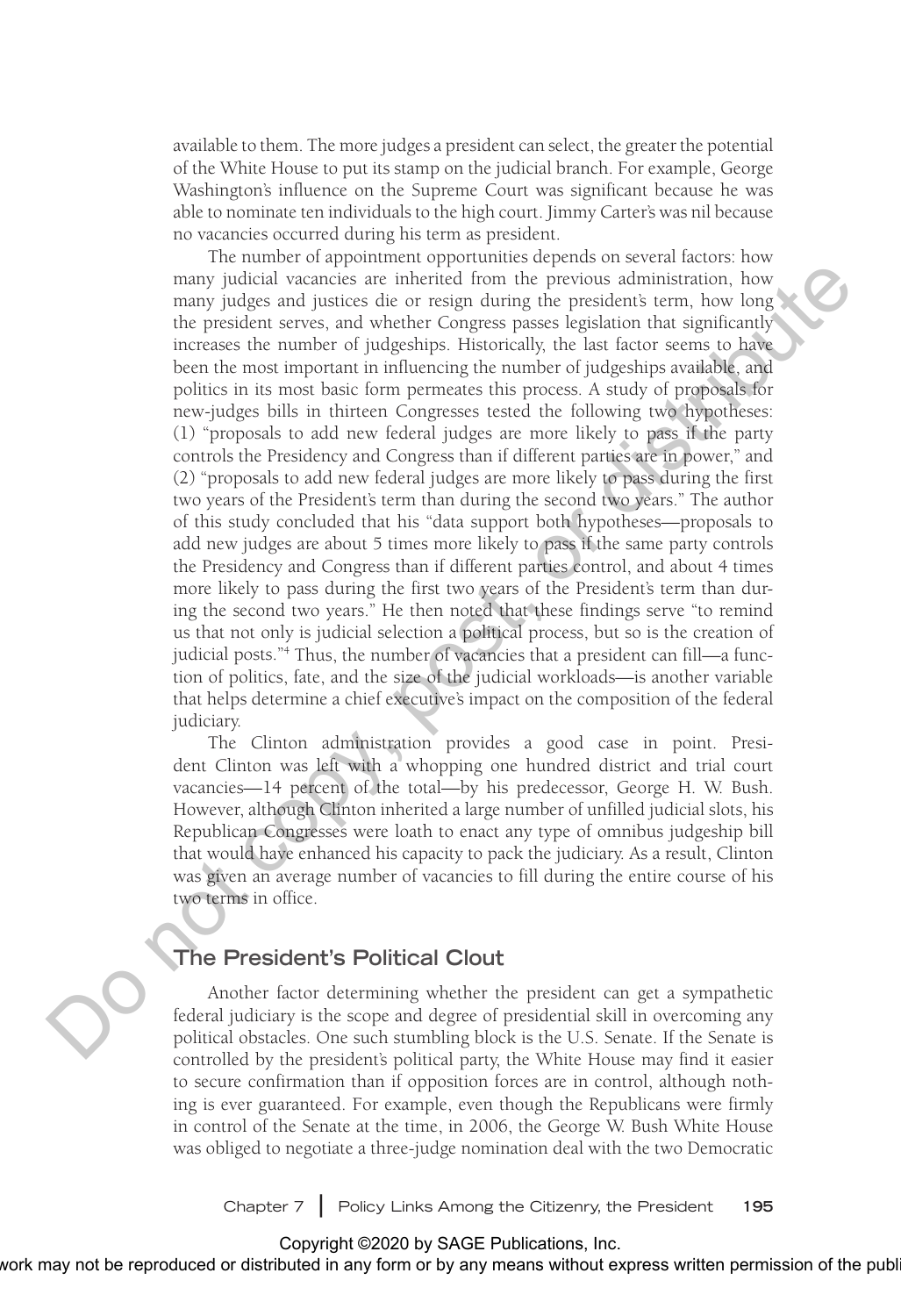senators from Michigan, Carl Levin and Debbie Stabenow. In exchange for Bush's nomination of a moderate candidate for a district court vacancy in their state, Levin and Stabenow agreed not to oppose two more conservative nominees for judgeships in other states selected by the Bush administration.<sup>5</sup> Of course, when the opposition is in power in the Senate, presidents may have little choice but to engage in a sort of political horse trading to get their nominees approved. For example, in the summer of 1999, President Clinton was obliged to make a deal with the conservative chair of the Senate Judiciary Committee, Orrin Hatch. To ensure smooth sailing for at least ten of Clinton's judicial nominations that had been blocked in the Senate, the president agreed to nominate for a federal judgeship a conservative Utah Republican, Ted Stewart, who was vigorously opposed by liberals and environmental groups. "Administration officials defended the deal, saying they would get more than an acceptable amount in return for nominating Stewart, whom they acknowledged would not be chosen for the Federal bench by a Democratic President under ordinary circumstances,"<sup>6</sup> reported the *New York Times.*

The Senate Judiciary Committee is another roadblock that may prevent presidents from placing their chosen men and women on the federal bench. Some presidents have been more adept than others at maneuvering their candidates through the jagged rocks of the Judiciary Committee rapids. Both Presidents John F. Kennedy and Lyndon B. Johnson, for example, had to deal with the formidable committee chair James Eastland of Mississippi, but only Johnson seems to have had the political adroitness to get most of his liberal nominees approved. Kennedy lacked this skill. Under the Clinton administration, despite the president's considerable political acumen, he was never able to parlay those skills into much clout with the conservative and often hostile Senate Judiciary Committee. Although George W. Bush did not have to deal with an especially hostile committee during most of his two terms in office, relations between his secretive White House and the GOP Congress were not as warm as some might have anticipated.

The president's personal popularity is another element in the political power formula. Chief executives who are well liked by the public and command the respect of opinion makers in the news media, the rank and file of their political party, and the leaders of the nation's major interest groups are much more likely to prevail over any forces that seek to thwart their judicial nominees. Personal popularity is not a stable factor and is sometimes hard to gauge, but presidents' standing with the electorate clearly helps determine the success of their efforts to influence the composition of the American judiciary. For example, in 1930, President Herbert Hoover's choice for a seat on the Supreme Court, John J. Parker, was defeated in the Senate by a two-vote margin. If the nomination had been made a year or so earlier, before the onset of the Great Depression took Hoover's popularity by the throat, Parker might have gotten on the Supreme Court. Likewise, in 1968, President Johnson's low esteem among voters and the powers-that-be may have been partially responsible for the Senate's rejection of his candidate for chief justice, Abe Fortas, and also for the Senate's refusal to replace Fortas with Johnson's old pal Homer Thornberry. As one observer commented, "Johnson Example the rest in the statistical or the rest of the rest or distributed in any form or by any means we cannot a large to represent the particular means when the last of the rest or by any means we cannot a large throug

**196** Judicial Process in America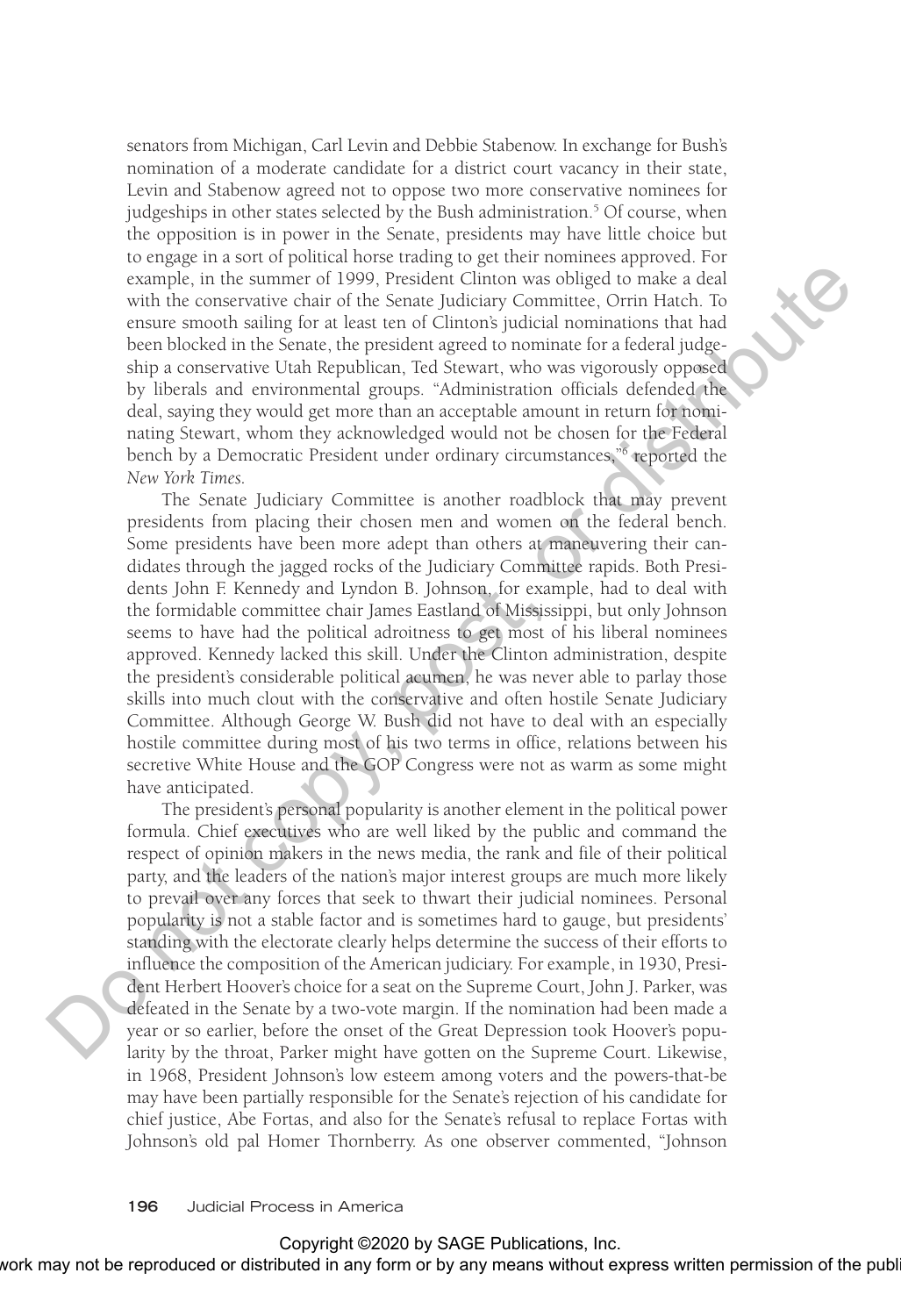failed largely because most members of the Senate 'had had it' with the lame-duck President's nominations."<sup>7</sup> Conversely, President Dwight D. Eisenhower's success in getting approval for an inordinately large number of nominees dubbed *not qualified* by the American Bar Association (13.2 percent) may be attributed, at least in part, to his great popularity and prestige.

Ronald Reagan generally enjoyed robust popularity ratings during much of his presidency, which certainly helped him get his judges through the Senate. On the other hand, Clinton's approval ratings varied, and he showed little desire to expend political muscle in pushing through controversial candidates over Judiciary Committee and Senate objections. This was confirmed by Eleanor Dean Acheson, who was primarily in charge of overseeing Clinton's judicial selections. "There are a couple of cases," she said, "in which we decided that even if we thought we had a shot at winning a fight . . . that it was not worth the time and resources . . . because these fights go for months and months, and during that period it is very difficult to concentrate."8

### **The Judicial Climate the New Judges Enter**

A final matter affects the capacity of chief executives to secure a federal judiciary that reflects their own political values: the current philosophical orientations of the sitting district and appellate court judges with whom the new appointees would interact. Because federal judges have lifetime appointments during good behavior, presidents must accept the composition and value structure of the judiciary as it exists when they first take office. If the existing judiciary already reflects the president's political and legal orientation, the impact of new judicial appointees will be immediate and substantial. However, if the trial and appellate judiciary has values that are radically different from those of the new chief executive, the impact of subsequent judicial appointments will be weaker and slower to materialize. New judges must respect the controlling legal precedents and the constitutional interpretations that prevail in the judiciary at the time they enter it, or they risk having their decisions overturned by a higher court. Such a reality may limit the capacity of a new set of judges to get in there and do their own thing—at least in the short run. Its pressions, which internally helight limit and the publisherior or by any form or by any means when the publisher or by any means when the publisher or  $\sim$  DeV any means when the publisher of the publisher or the publ

When Franklin D. Roosevelt (FDR) became president in 1933, he was confronted with a Supreme Court and a lower federal judiciary that had been solidly packed with conservative Republican jurists by his three GOP predecessors in the White House. A majority of the high court and most lower court judges viewed most of Roosevelt's New Deal legislation as unconstitutional, and it was not until 1937, that the Supreme Court began to stop overturning much of FDR's major legislative programs.

To make matters worse, his first opportunity to fill a Supreme Court vacancy did not come until the fall of 1937. Thus, despite the ideological screening that went into the selection of FDR's judges, it seems fair to assume that, at least between 1933 and 1938, Roosevelt's trial and appellate judges had to restrain their liberal propensities in the myriad of cases that came before them. This may explain in part why the voting record of the Roosevelt court appointees is not

Chapter 7 **|** Policy Links Among the Citizenry, the President **<sup>197</sup>**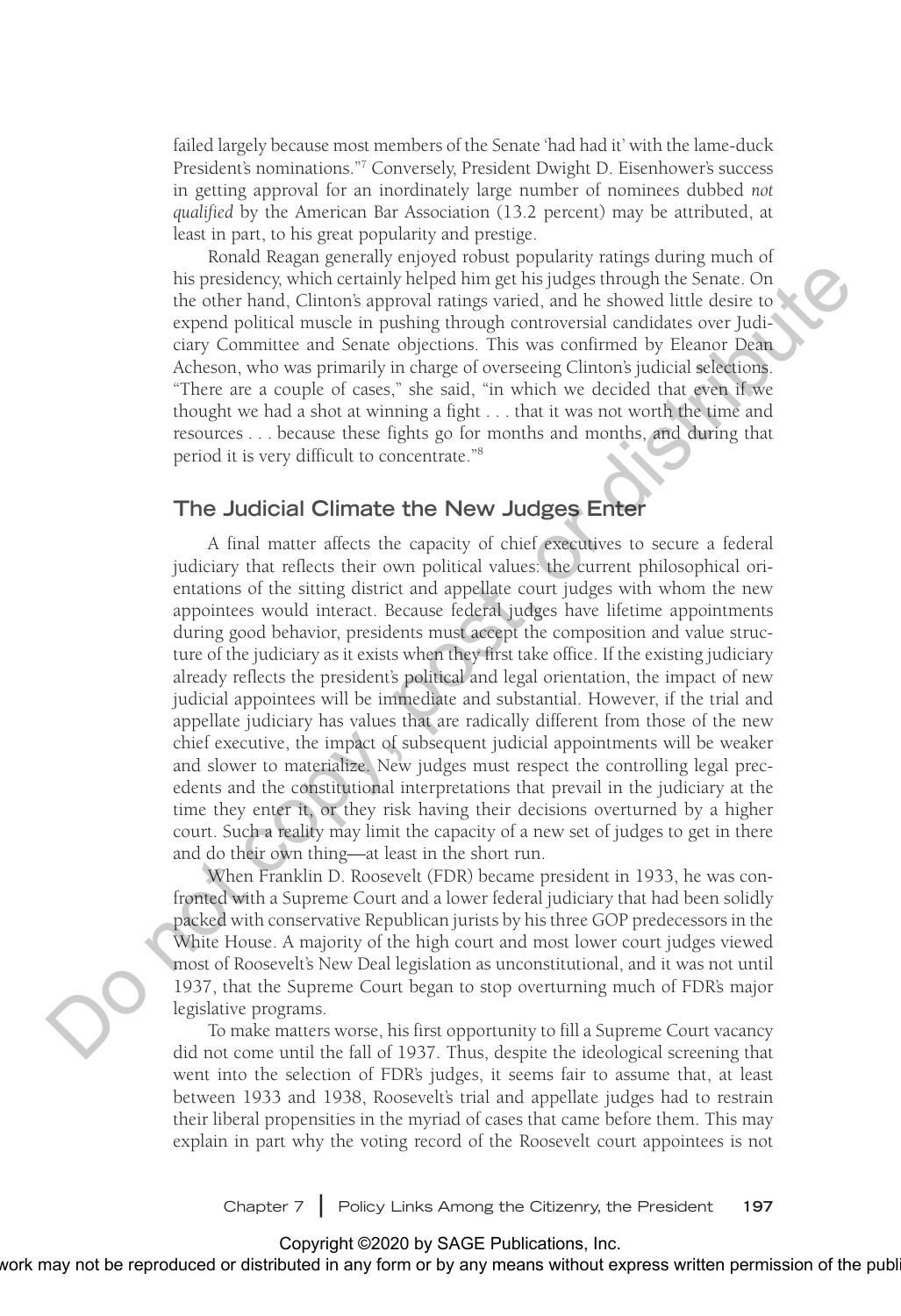much more liberal than that of the conservative judges selected by Roosevelt's three Republican predecessors; the Roosevelt team just did not have much room to maneuver in a judiciary dominated by staunch conservatives.

The decisional patterns of the Eisenhower judges further serve to illustrate this phenomenon. Although the Eisenhower appointees were more conservative than those selected by Presidents Truman and Roosevelt, the differences in their rulings were small. One major reason was that the Eisenhower jurists entered a realm that was dominated from top to bottom by Roosevelt and Truman appointees, who were for the most part liberals. Eisenhower's generally conservative judges were only marginally less constrained than were Roosevelt's liberal jurists in the face of a conservative-dominated judiciary.

President Reagan's impact on the judicial branch was substantial. By the end of his second term, he had appointed an unprecedented 368 federal judges, 50 percent of those on the bench at the time. When he entered the White House, the Supreme Court was already teetering to the right because of Richard Nixon's and Gerald Ford's conservative appointments. Although Carter's liberal appointees still had places on the trial and appellate court benches, Reagan found a good many conservative Nixon and Ford judges on the bench when he took office. Thus, he played a major role in shaping the entire federal judiciary in his own conservative image, which continued many years after he left office. The judges appointed by George H. W. Bush had a much easier time making their impact felt because well over half of the judiciary already professed conservative, Republican values. This way on the repression and the first host may not be reproduced to the representation of the representation or the publisher and the publisher angular permission or the publisher was not be representated in any means

However, President Clinton's impact on the judiciary was slower to manifest itself because his nominees entered an environment that was not conducive to liberal decision making. When Clinton's jurists took their seats on the federal bench, about three-quarters of the sitting judges—including the supervisory appellate panels—were conservative Republicans appointed primarily by Presidents Reagan and George H. W. Bush. Even if the Clinton judges had been closet liberals, they would have had little opportunity to express these values in a judiciary so dominated by more conservative jurists. By comparison, when George W. Bush entered the White House in 2001, a slim majority—51 percent—of federal judges had been appointed by Democratic presidents. This relative balance provided Bush with the opportunity to tilt the ideological direction of the judiciary in a conservative direction.

## **Presidents' Values and Their Appointees' Decisions**

What evidence is there that presidents have been able to secure a judiciary in tune with their own policy values and goals? When the people elect a particular president, is there reason to believe that their choice will be expressed in the kinds of judges that are appointed and the kinds of decisions they render?

**198** Judicial Process in America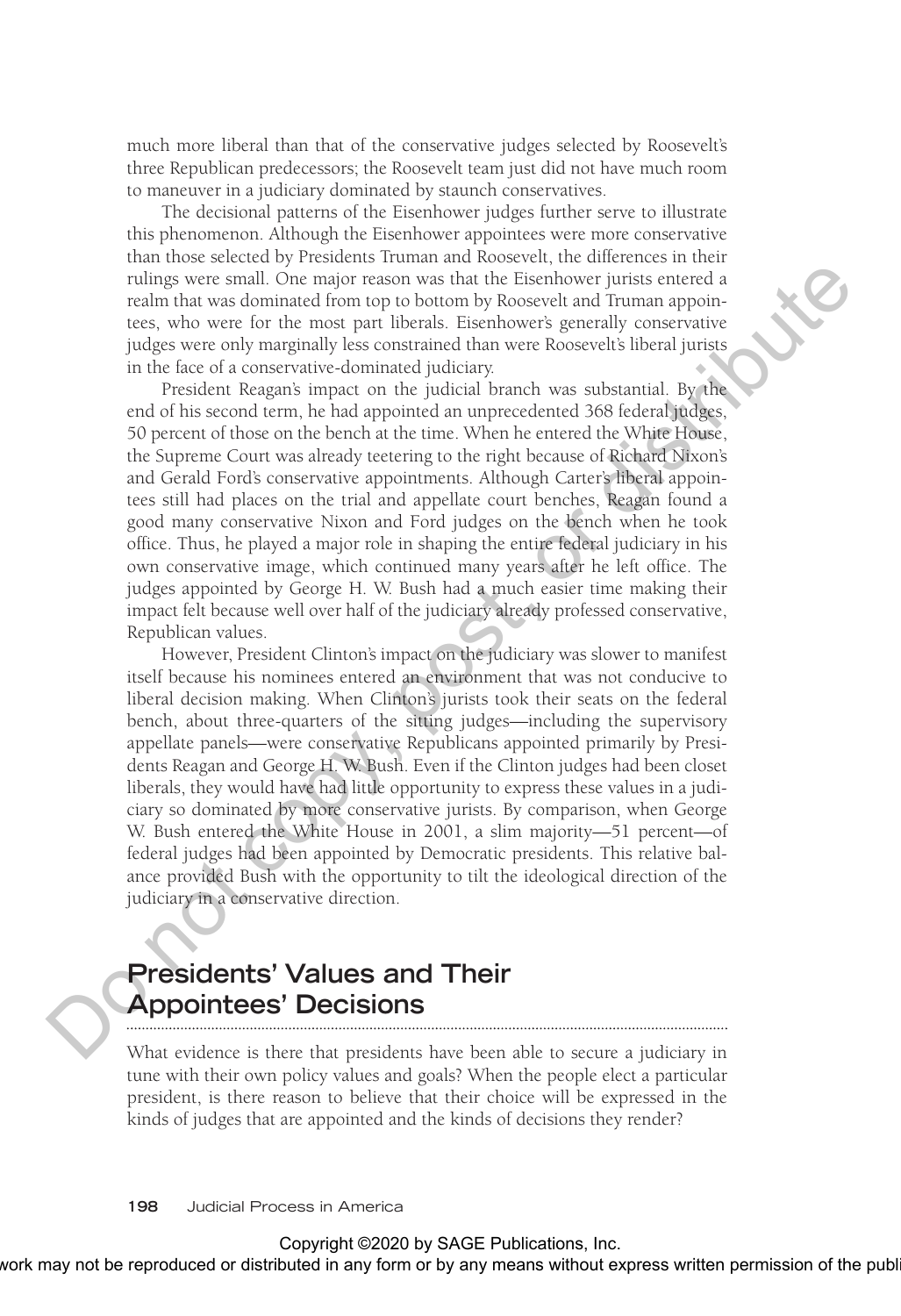To answer these questions, we examined the liberal–conservative voting patterns of the teams of district court judges appointed by thirteen presidents during the twentieth century and the first eleven years of the twenty-first century. This comprehensive study is the only one that covers enough presidents, judges, and cases to allow for some meaningful generalizations. In essence, the focus is on whether liberal presidents appointed trial judges who decided cases in a more liberal manner and whether conservative chief executives were able to obtain district court jurists who followed their policy views.

We analyzed cases in three broad categories. In the realm of civil rights and civil liberties, liberal judges would generally take a broadening position—that is, their rulings would seek to extend these freedoms. Conservative jurists, by contrast, would prefer to limit such rights. For example, in a case in which a government agency wanted to prevent a controversial person from speaking in a public park or at a state university, a liberal judge would be more inclined than a conservative to uphold the right of the would-be speaker. Or in a case concerning affirmative action in public higher education, a liberal judge would be more likely to favor special admissions for minority petitioners. In the area of government regulation of the economy, liberal judges would probably uphold legislation that benefited working people or the economic underdog. Thus, if the secretary of labor sought an injunction against an employer for paying less than the minimum wage, a liberal judge would be more disposed to endorse the labor secretary's arguments, whereas a conservative judge would tend to side with business, especially big business. Another broad category of cases often studied by judicial scholars is criminal justice. Liberal judges are, in general, more sympathetic to the motions made by criminal defendants. For instance, in a case in which the accused claimed to have been coerced by the government to make an illegal confession, liberal judges would be more likely than their conservative counterparts to agree that the government had acted improperly. Then the repression or distributed in any form of the relation of the relation of the relation of the relation of the relation of the relationships work mixing the state of the relationships work mixing the state of the r

Figure 7.1 indicates the percentage of liberal decisions rendered by the district court appointees of Presidents Franklin D. Roosevelt through Barack Obama. Forty-seven percent of the decisions of the FDR judges are liberal, which puts these jurists on par with those of Lyndon Johnson and Jimmy Carter for having the most liberal voting record. Franklin Roosevelt used ideological criteria to pick his judges, and he put the full weight of his political skills behind that endeavor. He once instructed his dispenser of political patronage, James A. Farley, to use the judicial appointment power, in effect, as a weapon against senators and representatives who were balking at New Deal legislation: "First off, we must hold up judicial appointments in States where the [congressional] delegation is not going along [with our liberal economic proposals]. We must make appointments promptly where the delegation is with us. Second, this must apply to other appointments. I'll keep in close contact with the leaders."9

At first, the comparatively conservative voting record of the Truman judges seems a bit strange in view of Truman's personal commitment to liberal economic and social policy goals. Only 40 percent of the Truman judges' decisions were

Chapter 7 **|** Policy Links Among the Citizenry, the President **<sup>199</sup>**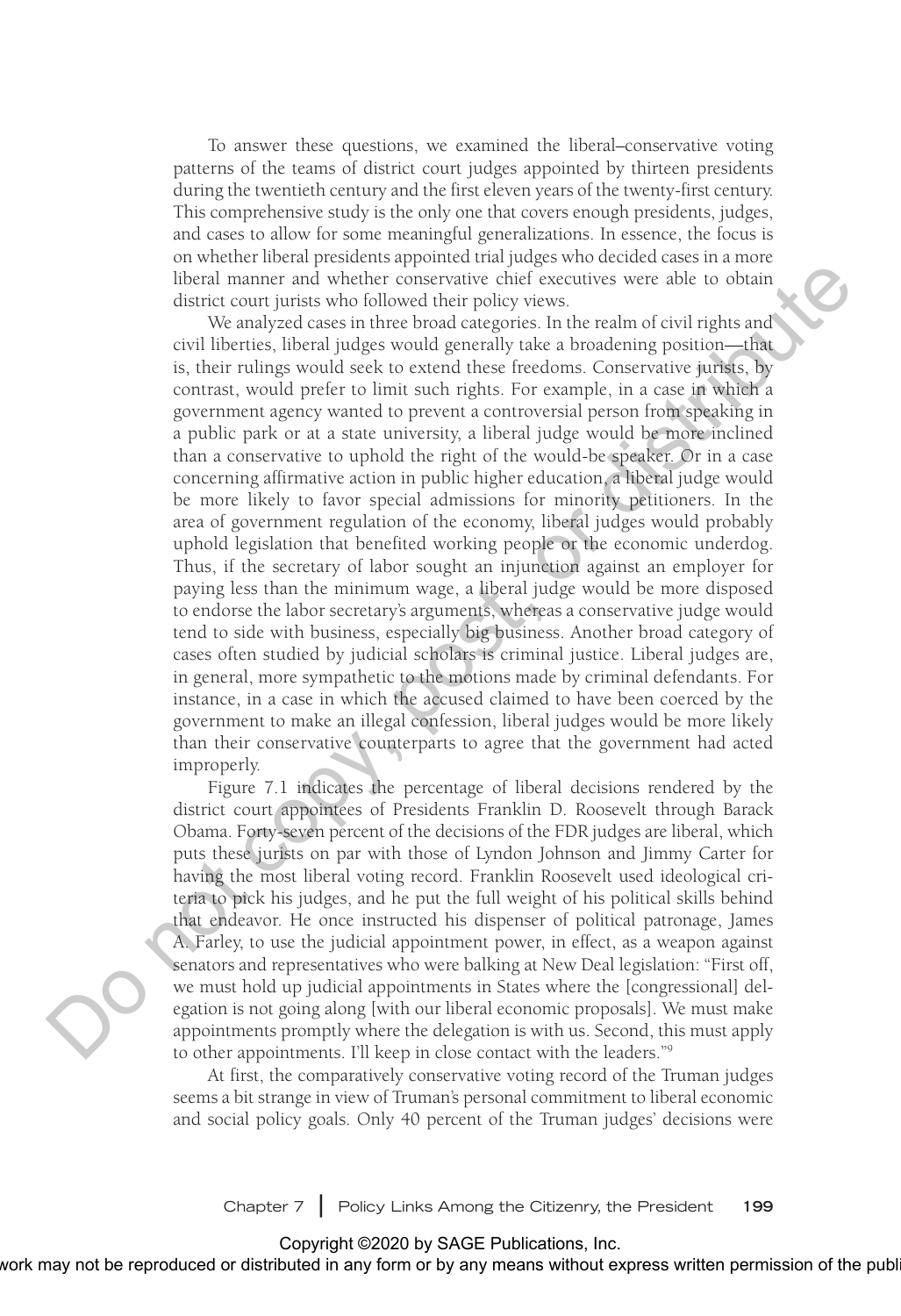

*Source:* Data collected by Robert A. Carp, Kenneth L. Manning, and Ronald Stidham.

liberal, a full 7 percentage points less than those of Roosevelt's jurists. However, Truman counted personal loyalty much more heavily than ideological standards when selecting judges, and as a result, many conservatives found their way into the ranks of Truman jurists.

Because of Truman's lack of interest in making policy-based appointments, coupled with strong opposition in the Senate and lack of popular support throughout much of his administration, his personal liberalism was generally not reflected in the policy values of his judges. Eisenhower's judges were more conservative than Truman's, as expected, but the difference is not great. This resulted in part because Eisenhower paid little attention to purely ideological criteria in making appointments and also because his judges had to work in the company of an overwhelming Democratic majority throughout the federal judiciary. These factors must have curbed many of the conservative inclinations of the Eisenhower jurists.

The 42 percent liberalism score of the judges appointed by Kennedy represents a swing to the left. This is to be expected, and at first, it may appear strange that Kennedy's team on the bench was not more left of center. However, Kennedy had problems dealing with the conservative, southerndominated Senate Judiciary Committee; he lacked political clout in the Senate, which often made him a pawn of senatorial courtesy; and he was unable

**200** Judicial Process in America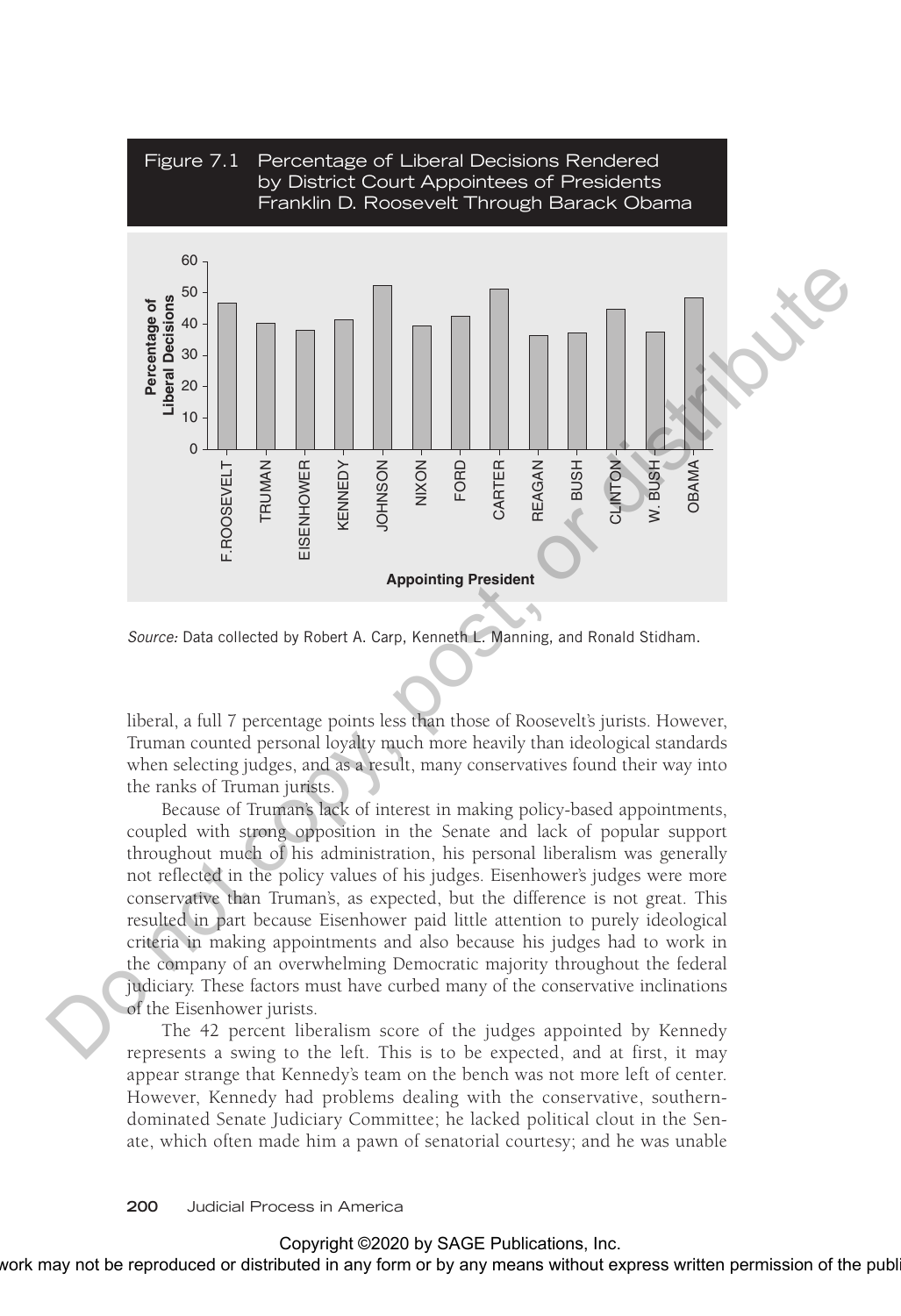to overcome the stranglehold of local Democratic bosses, who often prized partisan loyalty over ideological purity—or even competence—when it came to appointing judges.

Johnson's judges moved impressively toward the left and were more liberal than FDR's, and much more so than Kennedy's. This can be accounted for on the basis of the four criteria that predict a correspondence between the values of chief executives and the orientation of their judges. Johnson knew how to bargain with individual senators and was second to none in his ability to manipulate and cajole those who were initially indifferent or hostile to the issues (or candidates) he supported. His impressive victories in Congress—for example, the antipoverty legislation and the civil rights acts—are monuments to his skill. Undoubtedly, too, he used his political prowess to secure a judicial team that reflected his liberal policy values. In addition, Johnson was able to fill a large number of vacancies on the bench, and his liberal appointees must have felt at home ideologically in a judiciary headed by the liberal Chief Justice Earl Warren.

If the leftward swing of the Johnson team is dramatic, it is no less so than the shift to the right made by the Nixon judges. Only 39 percent of the decisions of Nixon's jurists were liberal. Nixon placed enormous emphasis on getting conservatives nominated to judgeships at all levels. He possessed the political clout to secure Senate confirmation for most lower court appointees—at least until the Watergate scandal, when the Nixon wine turned into vinegar—and the rightist policy values of the Nixon judges must have been prodded by a Supreme Court that was growing more and more conservative.

The 43 percent liberalism score of the Ford judges puts them right between the Johnson and Nixon jurists in terms of ideology. That Ford's jurists were less conservative than Nixon's is not hard to explain. First, Ford himself was much less of a political ideologue than his predecessor, as reflected in the way he screened his nominees and the types of individuals he chose. (Ford's appointment of the moderate John Paul Stevens to the Supreme Court, as compared with Nixon's selection of the highly conservative William H. Rehnquist, illustrates the point.) Also, because Ford's circuitous route to the presidency did not enhance his political effectiveness with the Senate, he would not have had the clout to force highly conservative Republican nominees through a liberal, Democratic Senate, even if he had wished to. (Recall that Ford was not elected to the presidency, having become chief executive after the resignation of Nixon.) values or their because or distributed in a continuous or distributed in any positive reproduced or distributed in any form or by any means we computed in any form or by any means we reproduced in any form or by any means

With a score of 51 percent, Jimmy Carter is close to Lyndon Johnson's record for having appointed judges with the most liberal voting records of the thirteen presidents under consideration. Despite Carter's call for an "independent" federal judiciary based on "merit selection," his judges were selected with a keen eye toward their potential liberal voting tendencies.<sup>10</sup> That a correspondence exists between the values of President Carter and the liberal decisional patterns of his judges should come as no surprise. Carter was clearly identified with liberal social and political values, and although his economic policies were perhaps more conservative than those of other recent Democratic presidents, Carter's

Chapter 7 **|** Policy Links Among the Citizenry, the President **<sup>201</sup>**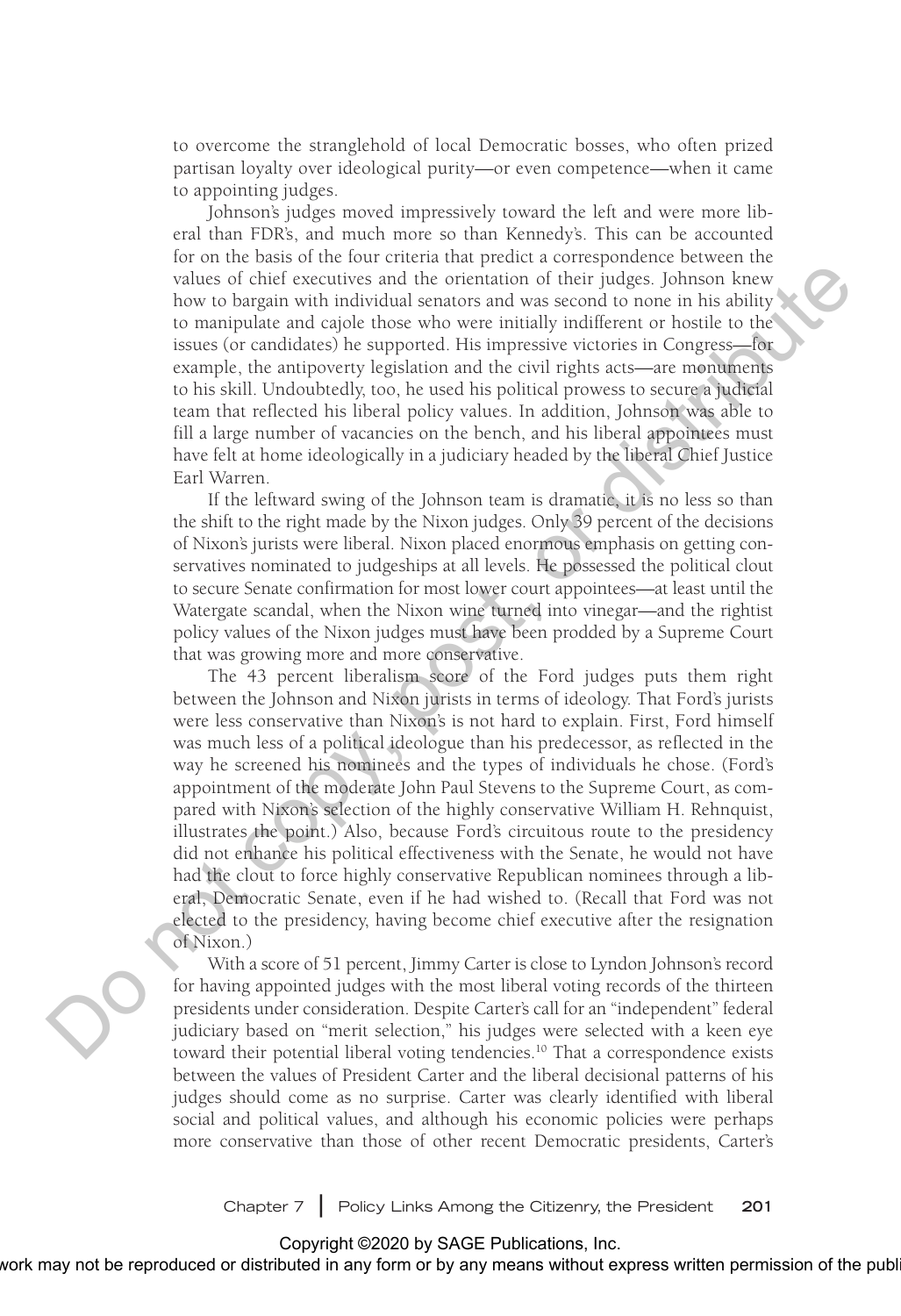commitment to liberal values in the areas of civil rights and liberties and of criminal justice was not in doubt. Carter, too, had ample opportunity to pack the bench. The Omnibus Judgeship Act of 1978, passed by a friendly Democratic Congress, created a record 152 new federal judicial openings for Carter to fill. He also possessed a fair degree of political clout with a Judiciary Committee and Senate controlled by Democrats. Finally, the Carter judicial team found many friendly liberals (appointed by Presidents Kennedy and Johnson) already sitting on the bench.

Reagan's judicial team has one of the most conservative voting records of all the judicial cohorts in our study. Only 36 percent of their decisions bear the liberal stamp. Reagan's conservative values and his commitment to reshaping the federal judiciary were well known. Early in his first presidential campaign, he had inveighed against left-leaning activist judges and promised a dramatic change. As did his predecessor, Carter, Reagan had the opportunity, through attrition and newly created judgeships, to fill the judiciary with persons reflecting his own inclinations. (At the end of his second term, about half of the federal judiciary bore the Reagan label.) This phenomenon was aided by Reagan's great personal popularity throughout most of his administration and a Senate that his party controlled during six of his eight years in office. Finally, the Reagan cohort entered the judicial realm with conservative greetings from the sitting right-of-center Nixon and Ford judges. The data also indicate that the overall ideology of judges appointed by Reagan's vice president and successor, George H. W. Bush, is virtually identical to that of Reagan. It can be reproduced to the mean contents with more in an expression of the results of the results with a space in any means we can observe when the mean content or behaviour and the commutent to the mean content of the m

President Bill Clinton's judges were heavily criticized in the 1990s by Republican senators and representatives, some of whom even called for the impeachment of his so-called liberal-activist judges.<sup>11</sup> However, the data have not supported these GOP condemnations. Clinton's judges have handed down liberal decisions 45 percent of the time. While this is certainly more progressive than the 36 percent or so for Reagan and George H. W. Bush jurists, it is decidedly more conservative than the 53 and 51 percent liberal decisions handed down by Johnson and Carter appointees, respectively. The record indicates that Clinton's judges have been similar to those appointed by Republican Gerald Ford. They have, in a word, been moderate.

The judicial cohort appointed by President George W. Bush is consistent with the Reagan and Bush Sr. jurists—the W. Bush are among the most conservative in our study. With a score of 37 percent, his judges have shown themselves to be reliable conservatives. The George W. Bush administration made judicial nominations a priority and sought to leave a clear ideological mark on the federal bench. In 2003, Bush's assistant attorney general, Viet Dinh, made it clear that Bush's judges would adhere to the president's conservative philosophy when Dinh said in an interview, "we want to ensure that the President's mandate to us that the men and women who are nominated by him to be on the bench have his vision of the proper role of the judiciary. That is, a judiciary that will follow the law, not make the law."12

The data indicate that President Barack Obama appointed judges who are moving in a different ideological direction from their Republican colleagues.

**202** Judicial Process in America

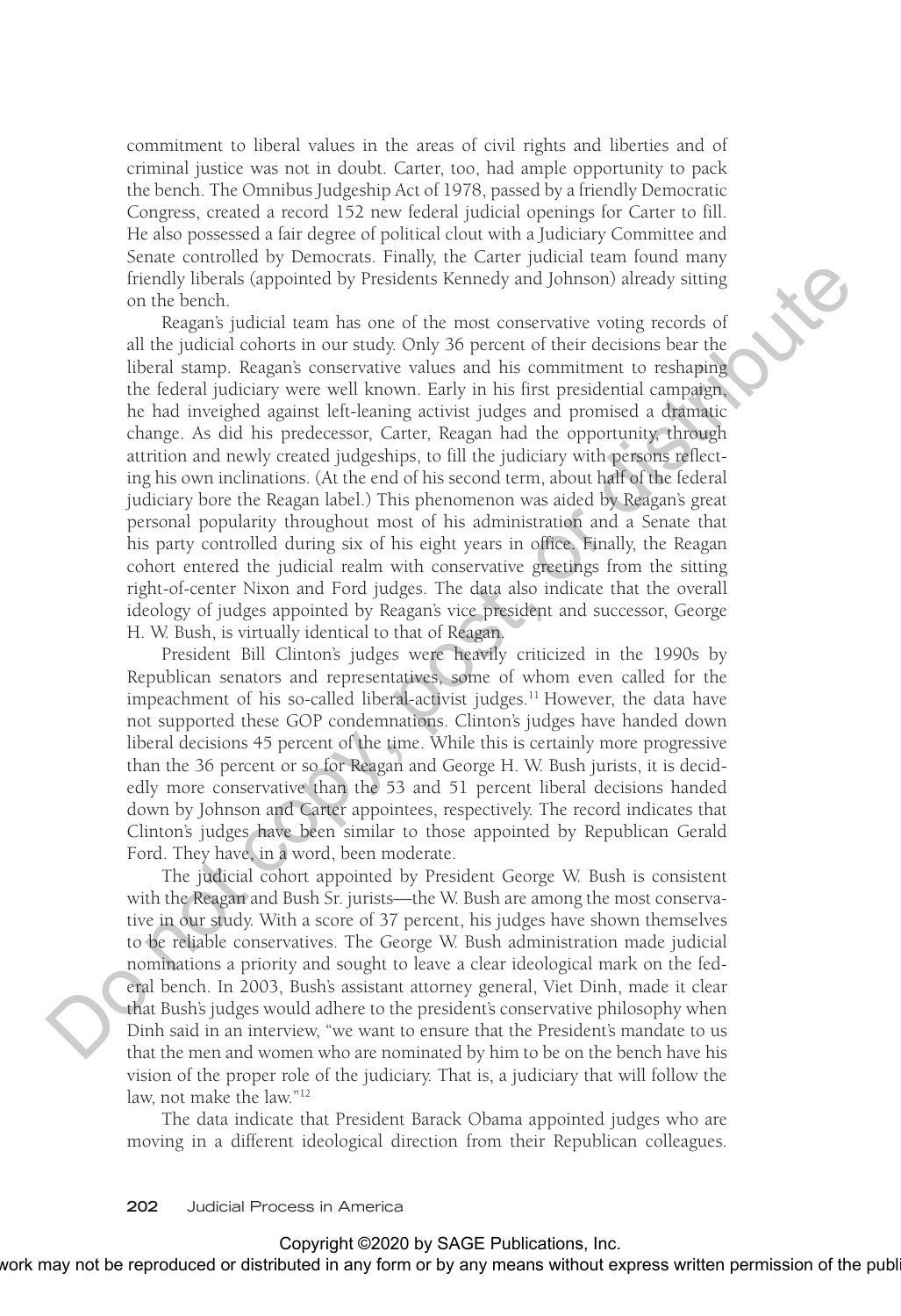Forty-nine percent of the Obama judge decisions have been liberal. This places them slightly to the left of the judges appointed by Clinton but not quite as liberal as the jurists selected by Presidents Johnson and Carter.

#### **President Barack Obama and the Federal Judiciary**

What kind of men and women did President Barack Obama select for service on the federal bench, and what has been the ideological direction of their decision making? To respond, we refer to our four-part model, which addresses whether chief executives can obtain a federal judiciary that is sympathetic to their political values and attitudes.

First, was Obama personally committed to making ideologically based appointments? On the campaign trail in 2008, candidate Obama placed a lot of emphasis on the idea of *change.* To be sure, Obama charted a very different course than George W. Bush's staunchly conservative approach to the judiciary. However, though Obama's judges have been more liberal than those selected by previous Republican administrations, his judges are hardly ideological extremists. Indeed, President Obama's nominees did not generate unanimous antipathy from all persons of right-wing persuasion. In 2009, Republican senator John Thune of South Dakota called two of Obama's nominees to federal judgeships in his state "good picks."13 And in July 2011, two of President Obama's federal district court nominees in Texas were recommended by both of Texas's conservative Republican senators.<sup>14</sup>

Obama also resorted to occasional ideological "horse trading" to get his judges approved. For example, in 2013, Obama nominated Michael P. Boggs to fill a vacancy on the U.S. district court in northern Georgia as part of a bipartisan deal brokered between the White House and Republican senators as a means for moving forward on a group of stalled judicial nominations.<sup>15</sup> A judge on the Georgia Court of Appeals, Boggs had previously served in the state legislature. Boggs's background was hardly that of the stereotypical progressive Democrat. During his stint as a Georgia lawmaker, Boggs had sponsored legislation that sought to restrict access to abortion rights, and he had voted to retain the state flag that contained the Confederate battle emblem. Liberal interests were deeply unsettled by the Boggs nomination. "It breaks my heart that this is the first African-American president who is doing something like this," said U.S. representative David Scott (D‑Ga.). The Boggs nomination was ultimately unsuccessful after it was made clear that the Senate Judiciary Committee would not approve him.<sup>16</sup> Still, the simple fact that Boggs was tapped for a seat on the federal bench as part of a bipartisan deal was a testament to the ideological flexibility that the Obama administration was willing to show on occasion to fill positions in the judiciary. The same of the representation of the representation of the representation of the representation of the representation of the representation of the representation of the representation of the publisher. The computed in a

Somewhat similar dynamics have occurred regarding Obama's first two Supreme Court nominations. In May 2009, the president selected Sonia Sotomayor as his first Supreme Court nominee. Sotomayor, who was initially selected for a federal judgeship by Republican President George H. W. Bush, was the first

Chapter 7 **|** Policy Links Among the Citizenry, the President **<sup>203</sup>**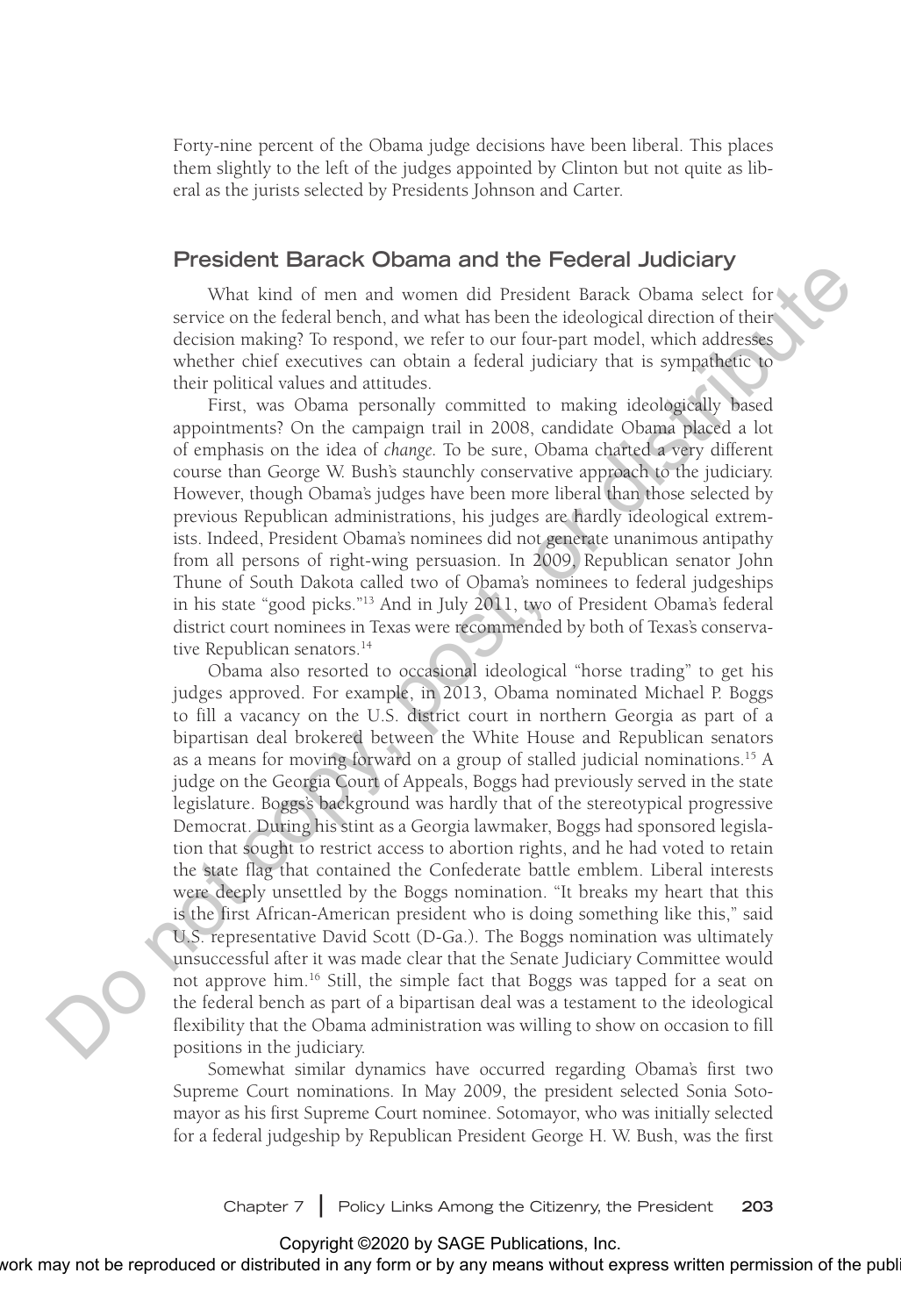Hispanic nominated to the Supreme Court and became only the third woman to serve there. Although Sotomayor was widely recognized as a loyal Democrat, a review of her judicial and legal record turned up no real instances of liberal ideological extremism. Sotomayor also possessed sterling professional qualifications and an ethically unimpeachable background. Some opponents grumbled about Sotomayor's comment in a past speech about a "wise Latina" being better able to reach a conclusion "than a white male who hadn't lived that life."17 Still, Republicans were unable to mount a serious challenge to her nomination, and she was confirmed easily.18

About nine months later, President Obama was presented with a second Supreme Court opening with the retirement of Justice John Paul Stevens. And again, the president chose to downplay ideology and he nominated a mainstream candidate for this high court office—Elena Kagan. As one seasoned observer quipped, "President Obama's announcement of Elena Kagan was perfectly boring —and that's what makes her such a bold choice."19 This commentator then added: "Nominating Kagan . . . required some courage. Obama defied those populists who said he should reach beyond the Eastern elite for somebody with more 'real world' experience. He defied liberal interest groups—his own base that favored a more ideological liberal. . . . Instead, he chose brain over bio, sending to the Senate neither a compelling American story nor a liberal warrior but a superbly skilled, non-ideological builder of bridges."20 On August 5, 2010, the Senate confirmed Kagan's appointment by a vote of sixty-three to thirty-seven. The results of the results of the results of the representation of the results of the results of the results of the results of the results of the results of the results of the results of the results of the results of the

Furthermore, the data strongly indicate that the Obama administration sought to follow in the footsteps of George W. Bush and Bill Clinton in seeking to increase the diversity of the judiciary. Of the 324 jurists President Obama appointed to the federal bench, 63 percent were women and/or members of ethnic minority groups. One administration official noted that "the unifying quality that we are looking for is excellence, but also diversity, and diversity in the broadest sense of the word. We are looking for experiential diversity, not just race and gender. We want people who are not the usual suspects, not just judges and prosecutors but public defenders and lawyers in private practice."21

We now return to the original question: does the evidence suggest that President Obama tried to move the judiciary's center of gravity in a liberal direction? Figure 7.1 and Table 7.1 provide a look at the decision-making patterns of President Obama's trial court appointees. The data previously reported in Figure 7.1 indicate that 49 percent of the Obama judge decisions have been liberal. This places his judges to the left of the Republican appointees and also of those judges selected by Bill Clinton. However, Obama's judges are generally less liberal than the jurists selected by Presidents Johnson and Carter.

Also intriguing are the numbers reported in Table 7.1, which looks at the decision making of judges selected by the nine most recent presidents, divided into three general categories: criminal justice (such as motions made by criminal defendants), civil rights and liberties (such as freedom of speech, abortion, gay rights, and racial discrimination), and labor and economic regulation (such as

#### **204** Judicial Process in America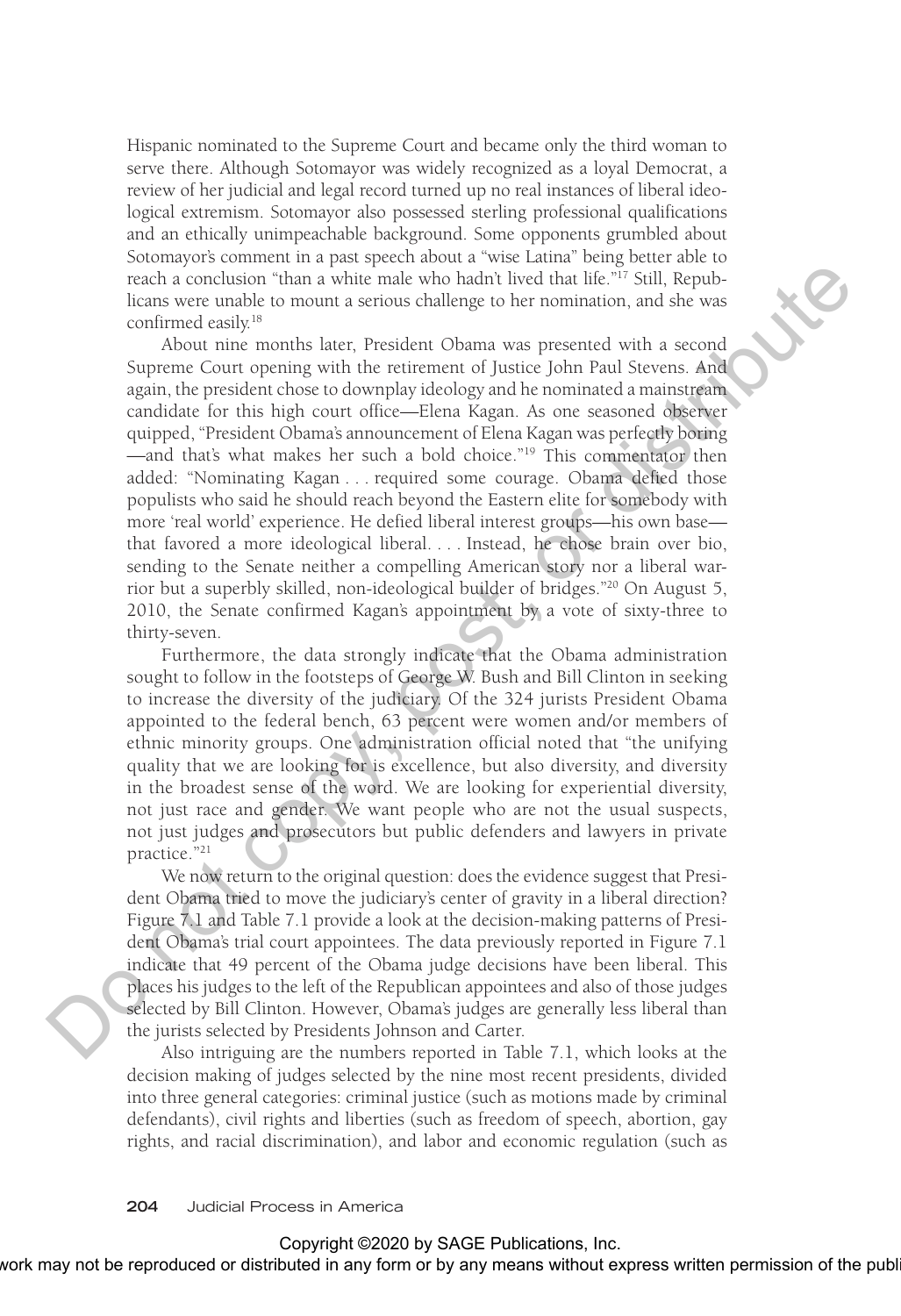|                                                                                                                      | Percentage of Liberal Decisions in Three<br>Categories of Cases Rendered by District Court<br>Appointees of Presidents Lyndon B. Johnson<br>Through Barack Obama                                                                                                                                                                                                                                                                                                                                                                                                                                                                                                                                                                                                                                                                                                                                                                                                                                                                                                                                                                                                                                                                                                                                           |                                      |                                                |  |
|----------------------------------------------------------------------------------------------------------------------|------------------------------------------------------------------------------------------------------------------------------------------------------------------------------------------------------------------------------------------------------------------------------------------------------------------------------------------------------------------------------------------------------------------------------------------------------------------------------------------------------------------------------------------------------------------------------------------------------------------------------------------------------------------------------------------------------------------------------------------------------------------------------------------------------------------------------------------------------------------------------------------------------------------------------------------------------------------------------------------------------------------------------------------------------------------------------------------------------------------------------------------------------------------------------------------------------------------------------------------------------------------------------------------------------------|--------------------------------------|------------------------------------------------|--|
| <b>Appointing President</b>                                                                                          | <b>Criminal Justice</b>                                                                                                                                                                                                                                                                                                                                                                                                                                                                                                                                                                                                                                                                                                                                                                                                                                                                                                                                                                                                                                                                                                                                                                                                                                                                                    | <b>Civil Rights</b><br>and Liberties | <b>Labor and Economic</b><br><b>Regulation</b> |  |
| Johnson                                                                                                              | 36.9                                                                                                                                                                                                                                                                                                                                                                                                                                                                                                                                                                                                                                                                                                                                                                                                                                                                                                                                                                                                                                                                                                                                                                                                                                                                                                       | 57.3                                 | 63.4                                           |  |
| Nixon                                                                                                                | 26.8                                                                                                                                                                                                                                                                                                                                                                                                                                                                                                                                                                                                                                                                                                                                                                                                                                                                                                                                                                                                                                                                                                                                                                                                                                                                                                       | 37.7                                 | 51.1                                           |  |
| Ford                                                                                                                 | 33.0                                                                                                                                                                                                                                                                                                                                                                                                                                                                                                                                                                                                                                                                                                                                                                                                                                                                                                                                                                                                                                                                                                                                                                                                                                                                                                       | 38.7                                 | 53.0                                           |  |
| Carter                                                                                                               | 37.7                                                                                                                                                                                                                                                                                                                                                                                                                                                                                                                                                                                                                                                                                                                                                                                                                                                                                                                                                                                                                                                                                                                                                                                                                                                                                                       | 50.0                                 | 61.9                                           |  |
| Reagan                                                                                                               | 25.4                                                                                                                                                                                                                                                                                                                                                                                                                                                                                                                                                                                                                                                                                                                                                                                                                                                                                                                                                                                                                                                                                                                                                                                                                                                                                                       | 32.7                                 | 49.6                                           |  |
| George H. W. Bush                                                                                                    | 26.8                                                                                                                                                                                                                                                                                                                                                                                                                                                                                                                                                                                                                                                                                                                                                                                                                                                                                                                                                                                                                                                                                                                                                                                                                                                                                                       | 33.7                                 | 50.2                                           |  |
| Clinton                                                                                                              | 37.7                                                                                                                                                                                                                                                                                                                                                                                                                                                                                                                                                                                                                                                                                                                                                                                                                                                                                                                                                                                                                                                                                                                                                                                                                                                                                                       | 41.6                                 | 55.7                                           |  |
| George W. Bush                                                                                                       | 29.1                                                                                                                                                                                                                                                                                                                                                                                                                                                                                                                                                                                                                                                                                                                                                                                                                                                                                                                                                                                                                                                                                                                                                                                                                                                                                                       | 33.0                                 | 51.0                                           |  |
| Obama                                                                                                                | 36.1                                                                                                                                                                                                                                                                                                                                                                                                                                                                                                                                                                                                                                                                                                                                                                                                                                                                                                                                                                                                                                                                                                                                                                                                                                                                                                       | 43.4                                 | 61.8                                           |  |
|                                                                                                                      | With a liberal decision rate of 36.1 percent, the decisions by Obama judges<br>in criminal justice cases have not been as liberal as other Democratic presidents<br>and are only slightly more liberal than those of judges appointed by Republican<br>Gerald Ford. By comparison, 37.7 percent of the Clinton judges' decisions have<br>been liberal, which is on par with Carter's judicial team.<br>We see some significant differences in the area of civil rights and liberties.<br>Obama's judges voted on the liberal side of these cases 43.4 percent of the time-<br>certainly much more liberal than the score of 33.0 for the George W. Bush team,<br>and also slightly more than the score of 41.6 for the Clinton judges. Interestingly,<br>Obama's judges appear to be much less liberal in these cases than the appointees<br>of Democratic presidents Johnson and Carter. Conversely, only 33 percent of the<br>George W. Bush cohort voted on the liberal side of issues pertaining to the Bill of<br>Rights and civil rights matters.<br>We find some significant differences in labor and economic regulation cases.<br>The judges appointed by Obama hand down liberal decisions 61.8 percent of<br>the time in these cases, on par with the judicial appointees of Presidents Johnson |                                      |                                                |  |
| work may not be reproduced or distributed in any form or by any means without express written permission of the publ | and Carter. When compared to the 51 percent liberalism rate by George W.<br>Bush jurists, one sees that the Obama jurists have staked out very different<br>Chapter 7   Policy Links Among the Citizenry, the President<br>Copyright ©2020 by SAGE Publications, Inc.                                                                                                                                                                                                                                                                                                                                                                                                                                                                                                                                                                                                                                                                                                                                                                                                                                                                                                                                                                                                                                      |                                      | 205                                            |  |

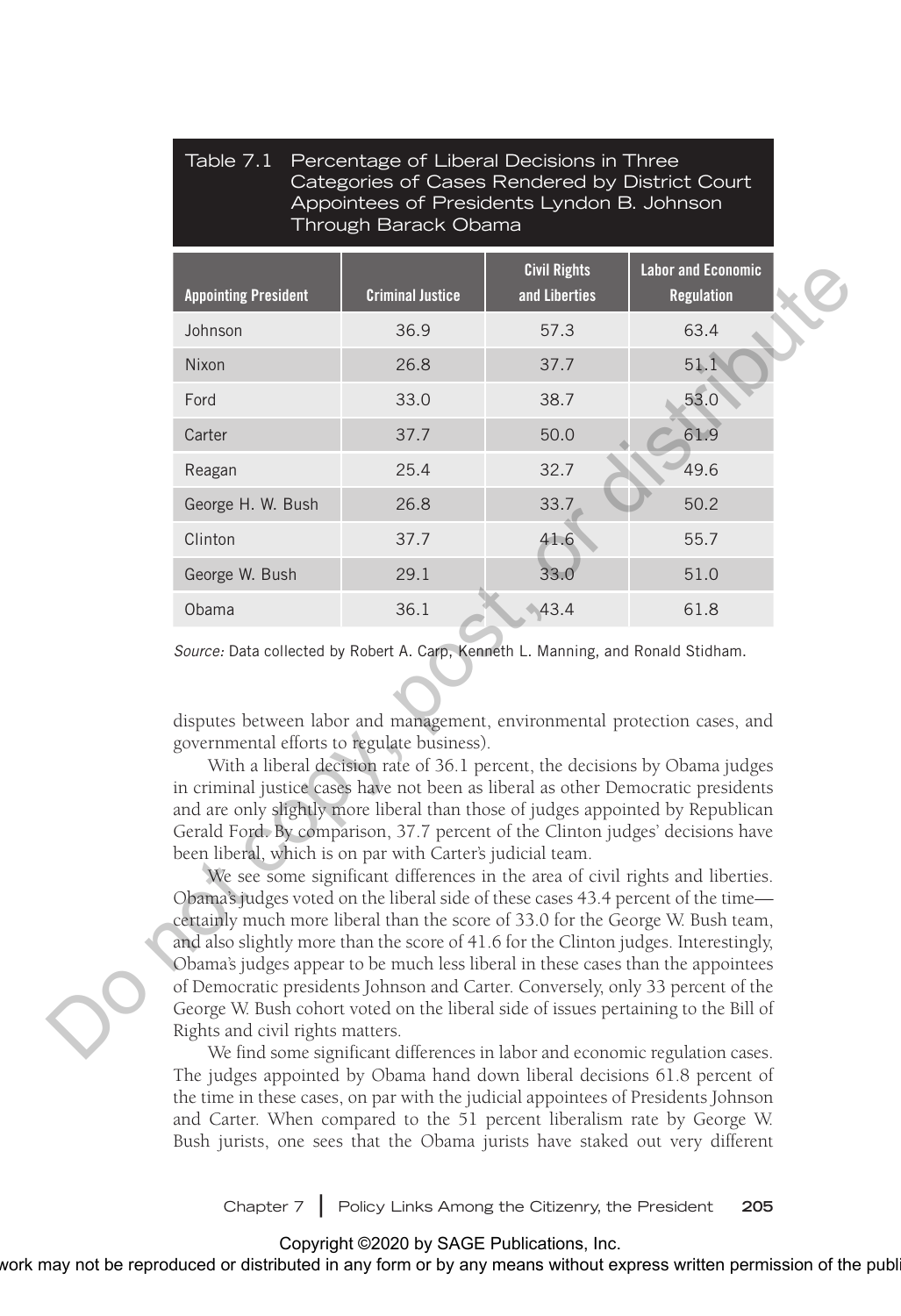positions in these cases when compared to the jurists selected during the previous administration.

The results identified in these three main policy areas may not be too surprising. Taken in sum, the data show that the judges appointed by Obama are certainly more left of center than the jurists appointed by Republican presidents. However, the data also indicate that the Obama judges are not extremists. They are mainstream liberals largely in line with the judges appointed by previous Democratic presidents.

The second element affecting a president's capacity to influence the ideological direction of the judiciary is the number of vacancies the chief executive can fill. This is, of course, influenced by the number of vacancies inherited from the president's predecessor, how long the president serves in office, and whether or not Congress enacts legislation that significantly increases the number of judgeships. When Barack Obama assumed the presidency in 2009, he inherited fifty-four judicial vacancies—forty-four at the district court level and ten in the courts of appeals. Democrats who controlled the Senate in the final years of the George W. Bush administration were in no mood to approve the judicial nominees of the then-unpopular, lame-duck president. President Obama thus came into office with a sizable number of vacancies to fill. However, the number was not as high as that which greeted George W. Bush when he took the reins of power in early 2001. At that time, Bush was presented with twenty-nine courts of appeals and sixty-two district court vacancies. Still, with fifty-four judicial positions open, Obama had the opportunity to make a good start in filling the bench with judges who shared his philosophy. The matrix may not be repressed or distributed or distributed in any form or by any form or by any measure of the second determinations of the maxime of the second in any form or by any measure of the publisher of the pub

Despite this initial opening opportunity for the president, the Obama White House was slow to fill many judicial vacancies and was subjected to criticism for this lack of enthusiasm and activity. Two court watchers at the *Washington Post* noted in 2011, "Federal judges have been retiring at a rate of one per week this year, driving up vacancies that have nearly doubled since President Obama took office. The departures are increasing workloads dramatically and delaying trials in some of the nation's courts." And later they observed, "Since Obama took office, federal judicial vacancies have risen steadily as dozens of judges have left without being replaced by presidential nominees. Experts blame Republican delaying tactics, slow White House nominations and a dysfunctional Senate confirmation system."22 In fact, a Brookings Institution report determined that "had the Obama administration nominated judges at the same rate as the [George W.] Bush administration, it would have filled all the vacancies it inherited."23 The pace of nominations improved as Obama's time in office increased, but the judicial confirmation process during the Obama years was a roller coaster of victories and disappointments.

What about the possibility of Congress passing a new omnibus judges bill that would give the president the opportunity to pack the judiciary with men and women of like-minded values—a phenomenon that greatly enhanced President Kennedy's and President Carter's ideological impact on the judiciary? Unfortunately for President Obama, he had no such luck. Measures were introduced

**206** Judicial Process in America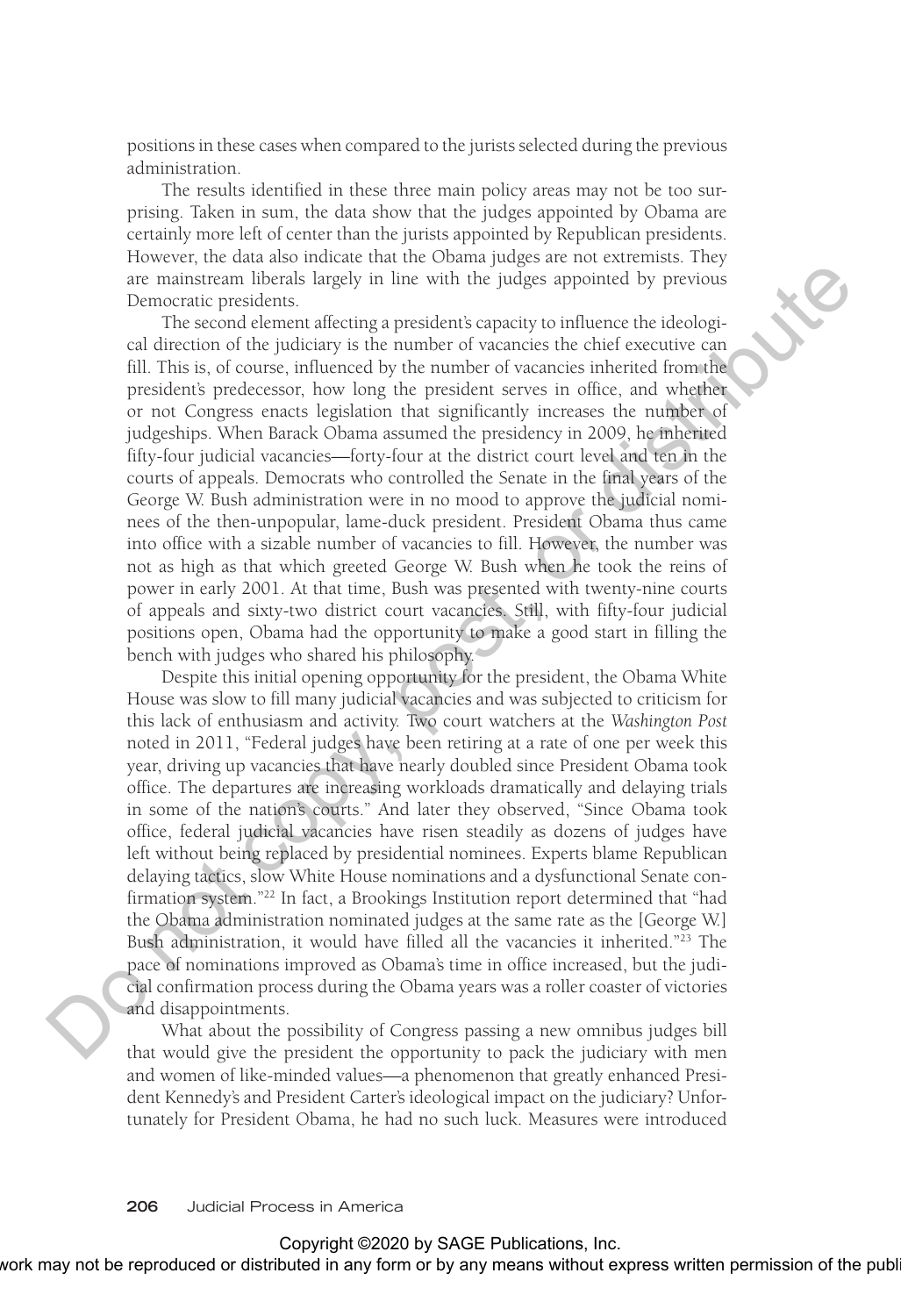in Congress between 2009 and 2015 to create a few new judicial positions, including a bipartisan 2015 effort in Colorado to add two new permanent district court judgeships in that rapidly growing state.<sup>24</sup> But between the budget-cutting mentality that prevailed in Congress and the bitter political divisions that characterized the times, Congress showed no indication that it would offer the president an omnibus judges bill that would serve to increase Obama's impact on the federal judiciary.

The data suggest that despite a slow start by the administration in nominating judges and extraordinary obstructionism by Republicans in the Senate, President Obama had about an average set of opportunities to make an ideological impact on the federal bench. Obama placed 172 jurists on the bench in his first term and completed his second term having placed 324 jurists on the federal bench. This total number is exactly the same as that of his predecessor, George W. Bush. The pace of nomination approvals improved dramatically in 2014, but it ground to a virtual halt once Republicans gained control of the Senate in 2015, following their election victories in November 2014. As President Obama concluded his second term, some 26 percent of all active judges at the time had been selected by him. However, Obama did not match or exceed the total number of jurists tapped by Bill Clinton (372) or Ronald Reagan (364). In terms of sheer numbers, Obama had a substantial, though not record-breaking, imprint upon the federal judiciary.

A third variable affecting the president's ideological impact is the extent of his political clout—that is, his power and skill in nudging the Senate and Senate Judiciary Committee to approve his nominees. Also included in this variable is the chief executive's personal popularity, which, if great, can enhance his capacity to attain confirmation of his nominees.

What about President Obama's political influence? Although the president was elected by a clear electoral majority in 2008—and reelected by a decisive margin in 2012—his political "glory days" were limited. The high approval numbers given to the president during his early months in office were fleeting, and throughout much of his second term, President Obama's net approval rarely topped 50 percent. Of course, the president was able to get a number of pieces of progressive legislation passed during this first two years in office, including his landmark health care reform law. The administration also scored some notable victories before the Supreme Court, including twice winning crucial cases dealing with the Affordable Care Act and the historic win on same-sex marriage. But it is also true that much of the Obama legislative agenda ground to a virtual halt after the 2010 elections, when Republicans recaptured control of the House of Representatives and a series of bitter budgetary battles subsequently dominated relations between Capitol Hill and the White House. And when Republicans gained control of the Senate after the November 2014 elections, a lame-duck President Obama faced the prospect of working with a potentially hostile Senate in no mood to give the administration many accomplishments. When Obama left office, his approval rating as measured by Gallup stood at 59 percent, with 37 percent disapproving of the way he handled his job.<sup>25</sup> This marked a Form in any fit is equal or the reproduced or distributed in any form or by any means when the reproduced or distributed in a score of the publishers in the Semi-Apple control in the smaller permission of the publisher. O

Chapter 7 **|** Policy Links Among the Citizenry, the President **<sup>207</sup>**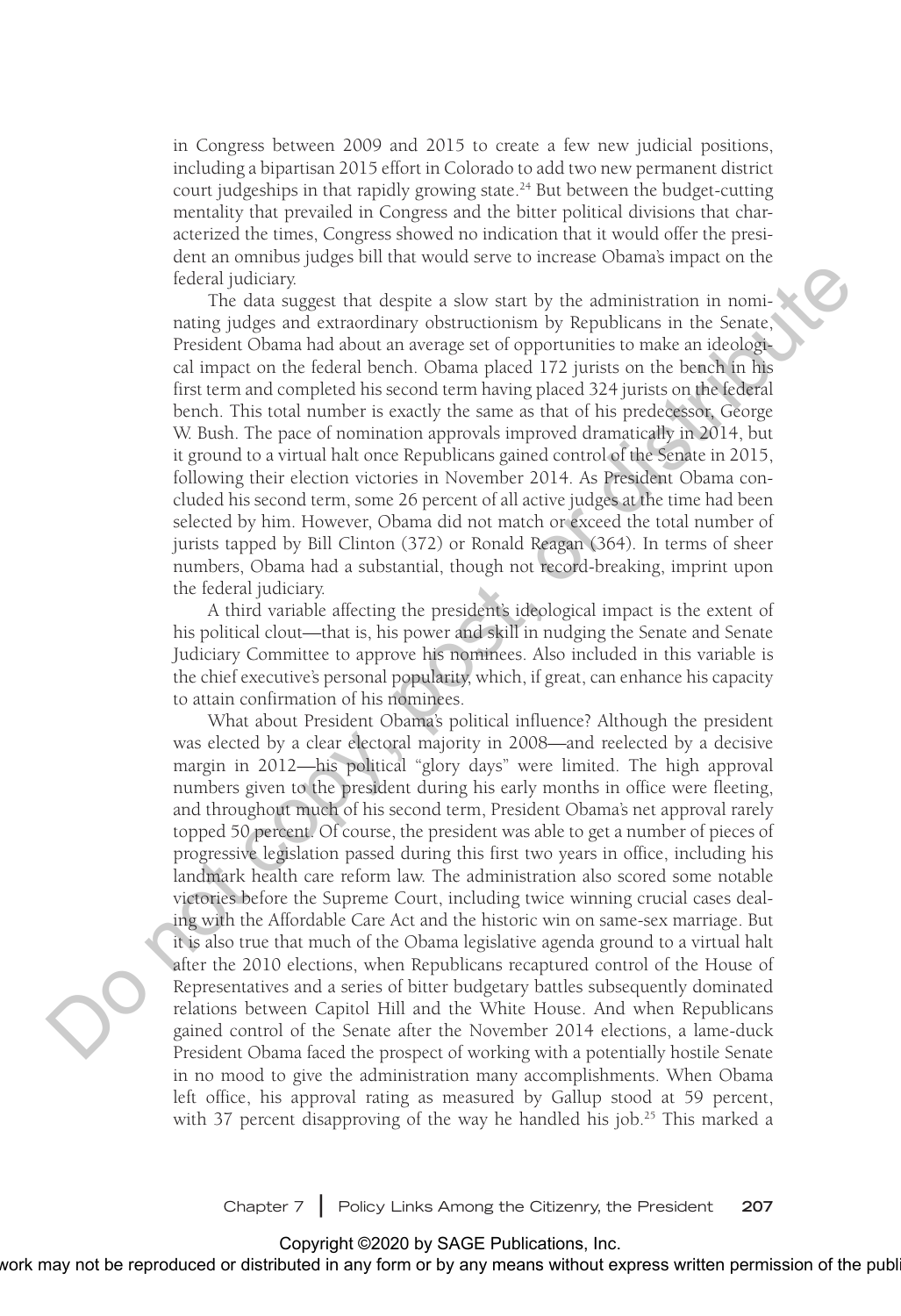reasonably robust level of popular approval, but Obama was often unable to translate that support into legislative and judicial appointment victories via a Republican Congress.

In fact, Obama's success vis-à-vis the Senate judicial confirmation process was one of ups and downs, with plenty of delay and acrimony along the way. From 2009 to 2015, Obama's fellow Democrats wielded control of the Senate and the all-important Judiciary Committee. This would suggest that the Obama administration faced smooth sailing when it came to Senate approval of his judicial nominees. But for the most part, that was definitely not the case. Though in the minority, Republicans aggressively used the complex Senate rules to obstruct and delay the judicial confirmation process. During the early months of the Obama administration, scholars observed that "the [Senate Judiciary] Committee did its job, with the greatest obstruction and delay of Obama nominees occurring at the floor stages of confirmation. Behind such a generalization are layers of nuance that shaped both committee and floor activity and, at times, the lack thereof."26 These scholars further noted that the "surface cooperation" between Senate Democrats and Republicans was somewhat deceptive: "It would be a vast overstatement to suggest that the minority members of the committee simply 'went along' with the administration's picks. To the contrary, there was a pattern of regularized and systematic opposition that had an impact on the processing of virtually all Obama nominees, but that impact could be seen, in most instances, in processing delay, not definitive and resolute obstruction save for a handful of . . . nominees."27 Russ Wheeler, a scholar at the Brookings Institution, noted, "It used to be more collegial. Minority senators realized elections had consequences and the federal system needs judges. [Now] all those rules are out the window. It's fighting tooth and nail every day."28 and the alternative contract may consist much be reproduced in any means with the computed in any means with the rest publisher or the computed in any means were computed in a may not be represented in a solution of the p

This *delaying action* on the part of opponents to Obama's judicial appointees was intense. Considering Obama's first full term, two respected judicial researchers observed that Obama's judicial nominations "faced nearly historic delays in reaching the Senate floor, and confirmation rates for the nation's federal trial and appellate courts remained depressed."29 The average length of the confirmation process for Obama's successful appellate court nominees during his first term was around 220 days; it was approximately 190 days for district court positions. By historical standards, these numbers were very high, even compared to the Clinton and George W. Bush administrations.<sup>30</sup> As recently as the early 1990s, the average length of time was around 100 days, and during much of the 1970s, the average length of the confirmation process for a successful judicial nomination was well under fifty days. As for Obama's political influence, these data clearly indicate that the administration was unable to spur prompt Senate action on the president's judicial nominations.

In terms of the sheer percentage of nominees approved, the data indicate that a majority of Obama's nominees were confirmed. Republicans pointed out that Obama nominees in the 111th (2009–2010) and 112th (2011–2012) Congresses were confirmed at higher rates than were George W. Bush's nominees: the Senate confirmed roughly 60 percent of Obama's appellate court nominations whereas George W. Bush, who faced similar delaying tactics by Senate Democrats,

**208** Judicial Process in America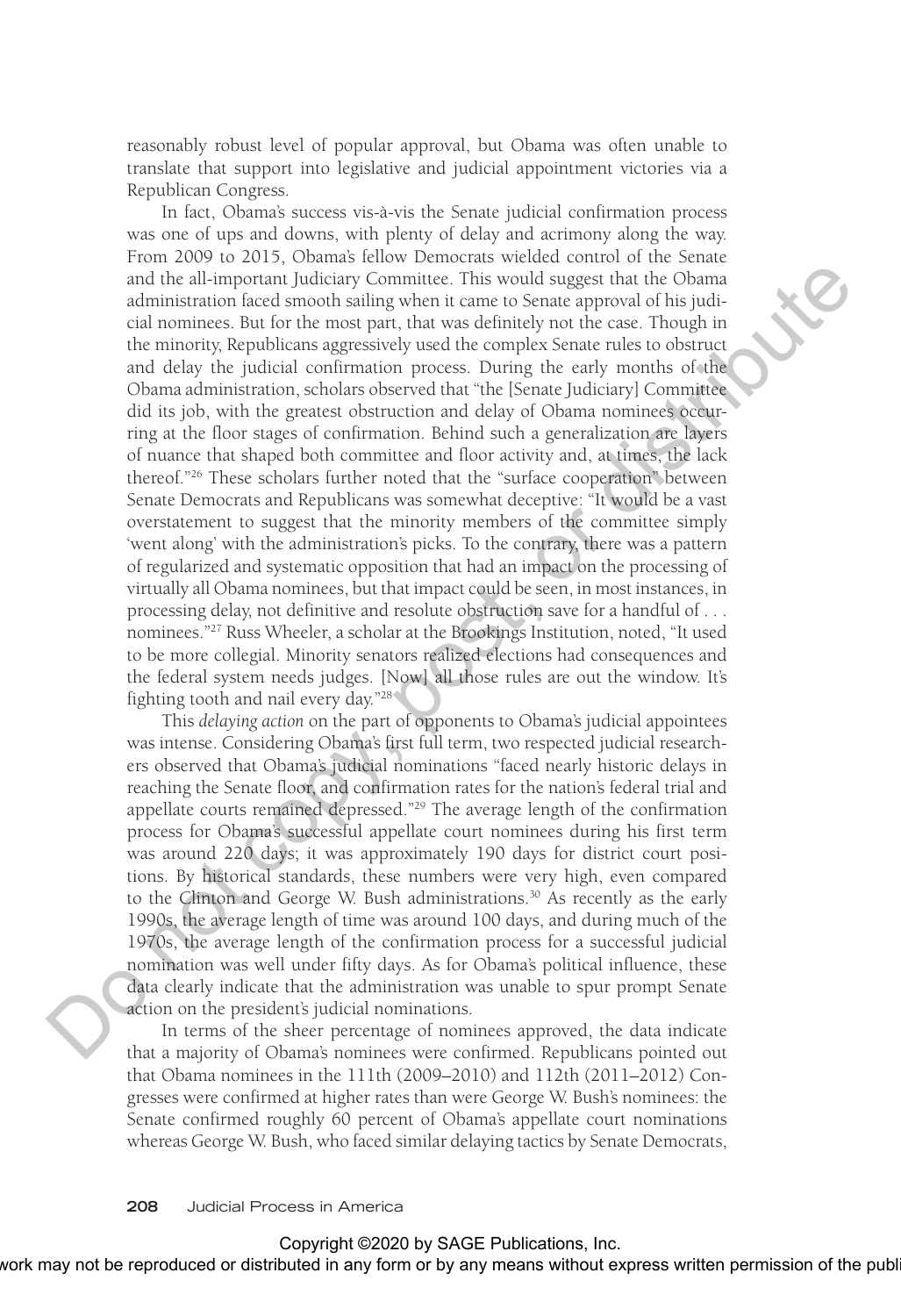had seen only 50 percent of his nominees approved during his early years. The 65 percent confirmation rate for Obama's district court nominees during his first term was also slightly better than George W. Bush's nominees. However, these numbers do not approach those seen prior to the 1980s, when nearly 90 percent of judicial nominees gained Senate approval.<sup>31</sup>

Perhaps the most notable development in the power struggle over judges between the Senate and the White House came in November 2013, when Democrats changed the Senate rules and eliminated the possibility of a filibuster for lower court nominees. The rule change was precipitated by increasing frustration among Democrats toward Republican refusals to allow votes on numerous presidential nominations. In particular, Senate Republicans began aggressively using the threat of filibusters to block the majority party from approving new judges.

This ongoing partisan battle reached a tipping point in 2013 over three nominees to the D.C. Circuit Court of Appeals.<sup>32</sup> The judicial candidates in question at the time were well-regarded, highly qualified individuals with strong credentials. Still, Republicans filibustered their nominations and refused to allow a vote on their approval, arguing that the D.C. Court was underworked and did not need the judges. Most legal experts considered that argument completely unfounded, and reports indicated that Democrats increasingly came to feel that the GOP was altering the balance of power between the executive and legislative branches by refusing to allow the duly elected president to fulfill his constitutional authority to appoint jurists and other governmental officials. Senator Elizabeth Warren, a Democrat from Massachusetts, asserted that "[Republicans] have filibustered people [President Obama] has nominated to fill out his administration, and they are now filibustering judges to block him from filling any of the vacancies with highly qualified people: We need to call out these filibusters for what they are: Naked attempts to nullify the results of the last election."<sup>33</sup> Frustrated after years of unprecedented obstructionism by Republicans, Democrats used their majority power and changed the Senate rules, ending the possibility of a minority party filibuster of lower court nominees. between the states and the rest may be reproduced to the relation or by any form or by any means we control to the relation the relation of the relation of the relation of the relation of the relation of the relation of t

The 2013 filibuster rule change paved the way for a significant number of judicial nominees to be approved. Senate Majority Leader Harry Reid (D-NV) sought to gain approval of numerous judicial nominees in 2014, particularly since it was clear that Democrats risked losing control of the Senate in that year's November elections. Obama got Senate approval of 101 nominees in the thirteen months after the filibuster rule change in the 113th Congress, a figure that is nearly one-third of the 324 judges selected by Obama during his eight years in office.

However, the filibuster rule change did not remove all hurdles for the administration. Attention soon turned to the use of another tactic—the *blue slip* process—as a means for delaying or blocking judicial nominations. The blue slip tradition dictates that when a judge is nominated by the president, the chair of the Senate Judiciary Committee sends a form (printed on aqua-hued paper) to home-state senators seeking their approval of a judicial nominee. If the senators approve, the committee may move forward with the nomination. However, if one or both of the senators withholds the blue slip or signals their disapproval,

Chapter 7 **|** Policy Links Among the Citizenry, the President **<sup>209</sup>**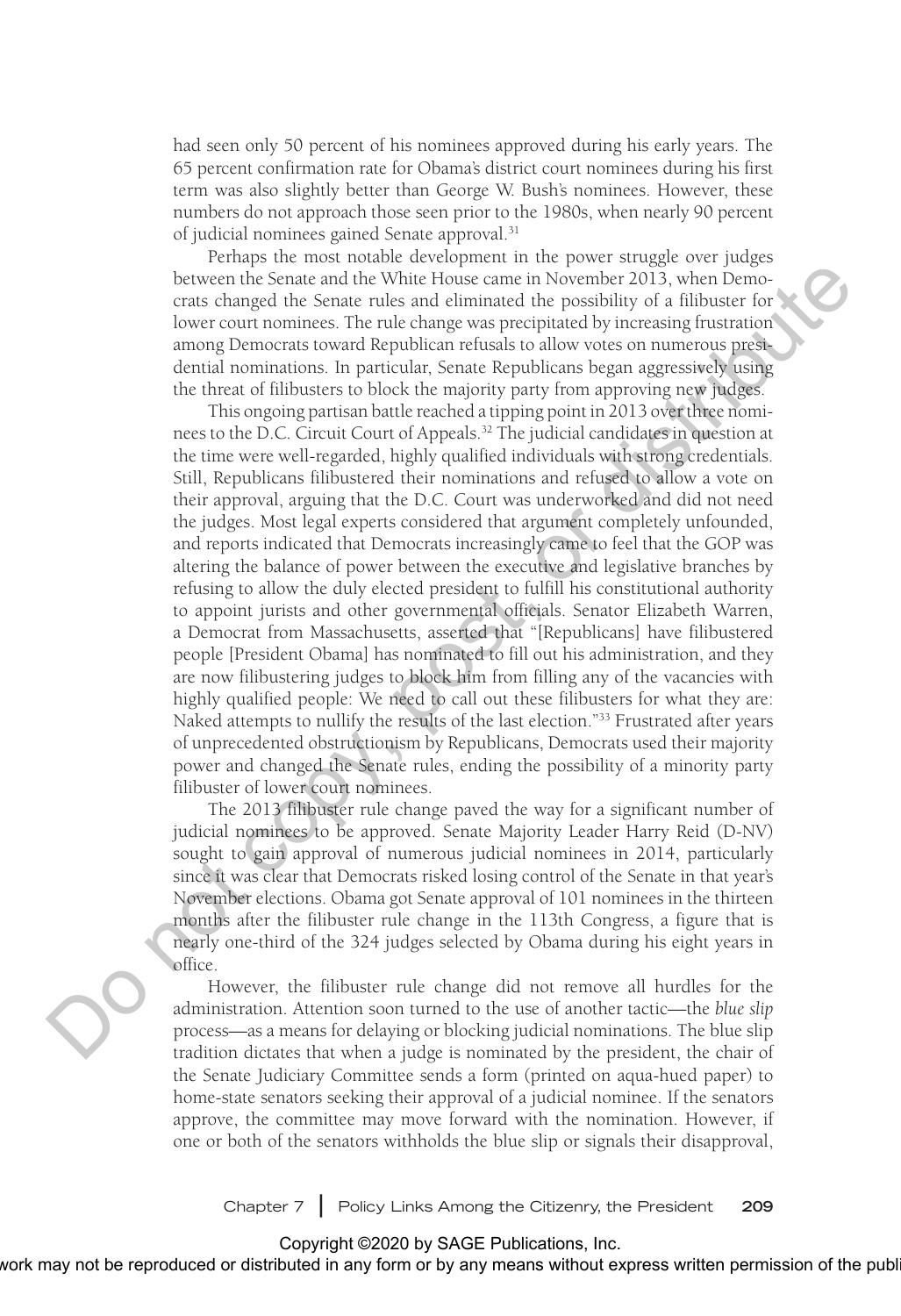the nomination typically stalls. The blue slip process is not mandated by law or by Senate rules; it is, rather, an institutional norm.

After the filibuster rule change, Republicans turned to using the blue slip process as a means to prevent President Obama from filling some judicial vacancies. For example, in June 2013, President Obama nominated Jennifer May-Parker to a U.S. district court position in North Carolina after she had been recommended for the position by Republican senator Richard Burr from that state. However, after she was selected, Senator Burr reversed his position and withheld his blue slip support for May-Parker. The nomination eventually failed; Senator Burr refused to allow her name to go forward and the nomination effectively died when Congress ended its 113th session on January 3, 2015. In Texas, a number of federal judicial positions remained unfilled and lacked nominees, reportedly due in large part to the blue slip process. One news report indicated that the White House sought informal preclearance of any nominees from the two Republican senators from the Lone Star State before any names were formally put forward by the administration. This was because the White House realized that the blue slip process could be used by the senators to block any nominations. However, the senators were not cooperative.<sup>34</sup>

Other Republican delaying tactics included frequent refusals of unanimous consent to floor votes on nominations and extensive use of holds on nominees by individual senators.<sup>35</sup> And there was little question that those delays and obstructions were deeply tinted by partisanship. In April 2013, Senate Judiciary Committee Chair Patrick Leahy, a Democrat from Vermont, noted that at that time "of the 35 judicial emergency vacancies, 24 are in states with Republican senators. In fact, close to half of all judicial emergency vacancies are in just three states, each of which is represented by two Republican senators."36 The year 2014 would turn out to be a banner year for the Obama administration in gaining approval of its judicial nominations. Republicans won a majority of the seats in the Senate after the 2014 elections, and with that, they seized control of the Senate Judiciary Committee and the judicial confirmation process. In 2015, it was clear that Obama's luck had sharply changed, and the Senate approval process ground to a virtual halt. In Obama's final two years in office, senators voted to confirm only twenty-two of his judicial nominees, the lowest total since 1951–1952, in the final years of Harry Truman's presidency.<sup>37</sup> One news report noted that "Republicans say there's little reason to shift gears with a lame-duck president in office and hopes running high that they will win the White House [in 2016]. 'It'll be a slow, steady pace,' said Senate Majority Whip John Cornyn (R-Texas)."38 In Obama's final months, Republicans invoked the *Thurmond Rule*, an informal Senate tradition which emerged in the 1960s that dictates that senators will generally not approve lifetime appointments during the final months of a lame-duck president's term of office. The momentum of the positive may not be reproduced or distributed in the results of the results and the results with the results and the results and the results and the results are specifically independent in a statistica

The Obama administration has also had a few high-profile judicial nominees blocked outright by Republicans. Most notable among these was the Supreme Court nomination of Merrick Garland. On February 13, 2016, conservative Justice Antonin Scalia died in his sleep while on a hunting vacation in Texas. This sudden and unexpected event opened the potential for President Obama

#### **210** Judicial Process in America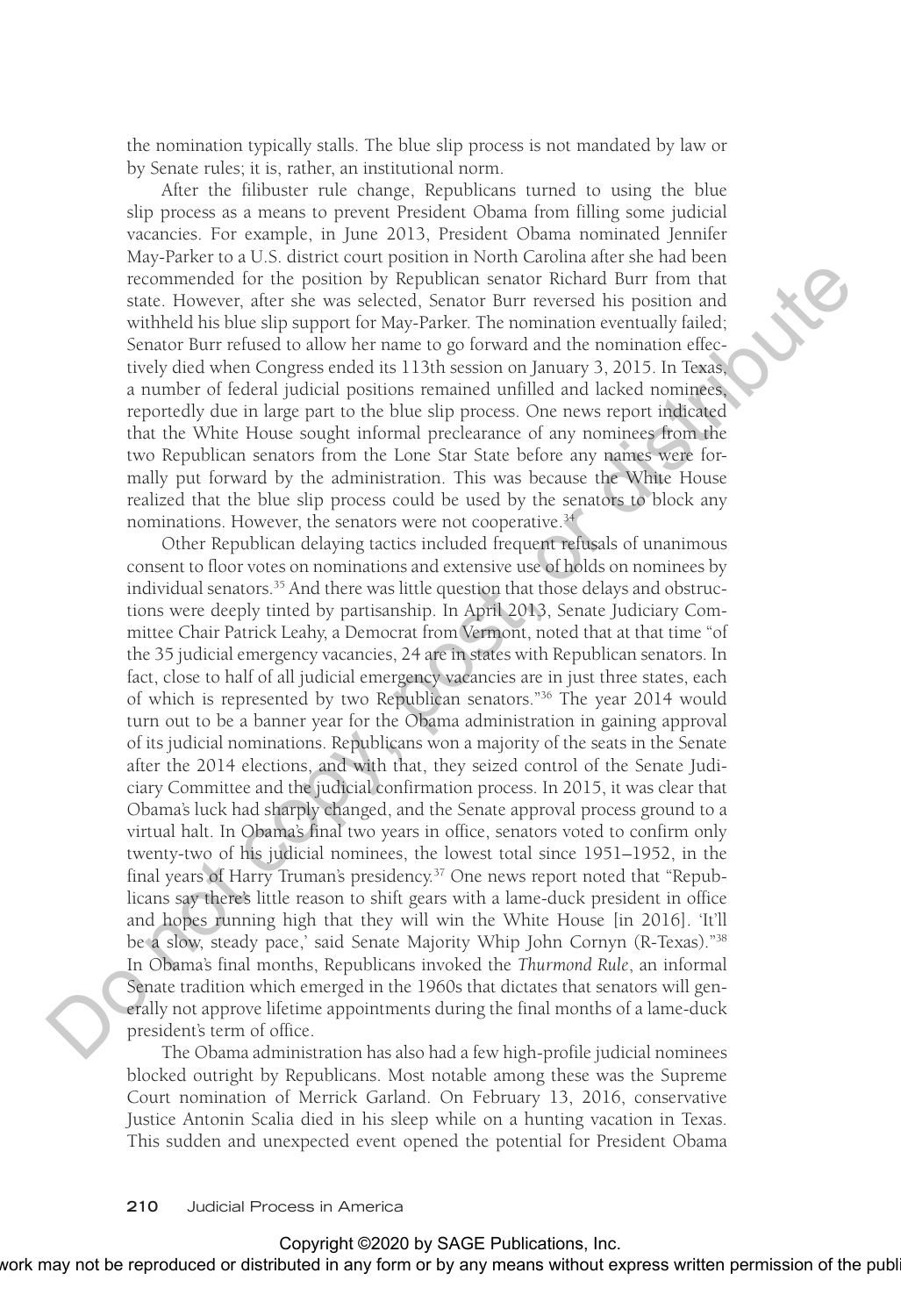to appoint a third Supreme Court justice, and in doing so, he could tip the ideological direction of the Court in a decidedly liberal direction. However, the same day that Scalia's passing was confirmed in the news, Senate Majority Leader Mitch McConnell (R-KY) announced that the Senate would not hold hearings or consider any nominee by President Obama. Senator McConnell made it clear that the Senate would keep the Supreme Court seat vacant until after the 2016 elections. Democrats howled in protest as Senate Republicans engaged in a transparent power grab, but there was little that Obama and his fellow partisans could do to stop the GOP. Despite McConnell's opposition, President Obama nominated D.C. Courts of Appeals Judge Merrick Garland to replace Scalia.<sup>39</sup> Garland, a respected and experienced jurist with impeccable credentials, was considered an ideological centrist. But unified Republican opposition to considering any nomination meant that Garland's bid for a spot on the High Court went nowhere, and Obama departed the White House with the seat still vacant.

Obama also had a few high profile Court of Appeals nominations blocked. Goodwin Liu, who was tapped in 2010 for a seat on the Ninth Circuit Court of Appeals, withdrew his name after Senate Republicans blocked a vote on his confirmation via a filibuster in 2011.<sup>40</sup> In 2013, a similar parliamentary fate befell Caitlin Halligan, who was selected by President Obama to fill a vacancy on the D.C. Court of Appeals. Halligan withdrew her name from consideration after the Senate GOP twice blocked her nomination from coming up for a vote in the Senate.<sup>41</sup> Both Liu and Halligan were considered to be accomplished and qualified nominees but were staunchly opposed by Republicans who argued that the nominees were too ideological. The control or the reproduced or the reproduced or distributed in any form or between the repression or the same of the repression of the repression of the repression of the repression of the repression of the repression

When President Obama completed his second term in January 2017, there were eighty-eight district court vacancies, seventeen open positions on the courts of appeals, and one empty seat on the Supreme Court. Thus, a staggering 105 vacancies existed on the federal bench (recall that Obama had inherited fifty-four empty seats when he took office eight years before). As one observer noted, "Republicans slow-walked or stonewalled dozens of federal judicial nominations,"42 and this undoubtedly had the effect of limiting Obama's impact upon the judiciary.

So what is one to conclude about the impact of Obama's political clout in terms of his success in shaping the judiciary with his court appointments? In spite of the president's diminished political effectiveness that quickly followed his election victory, and despite the obstruction tactics of Republican opponents in the Senate, a decided majority of Obama nominees were confirmed, and he was able to appoint the same number of federal judges (324) as his predecessor. Still, it is fair to say that there were many missed opportunities for the Obama White House.

The final ingredient in the president's capacity to make an ideological mark on the federal judiciary is the judicial environment that new judges enter. If it is unfavorable because the judiciary is packed with jurists whose ideologies are opposed to that of the appointing president, the chief executive may have a long wait before the new appointees can fully vent their judicial values. On the other hand, if the judiciary is evenly divided, or even somewhat disposed to the

Chapter 7 **|** Policy Links Among the Citizenry, the President **<sup>211</sup>**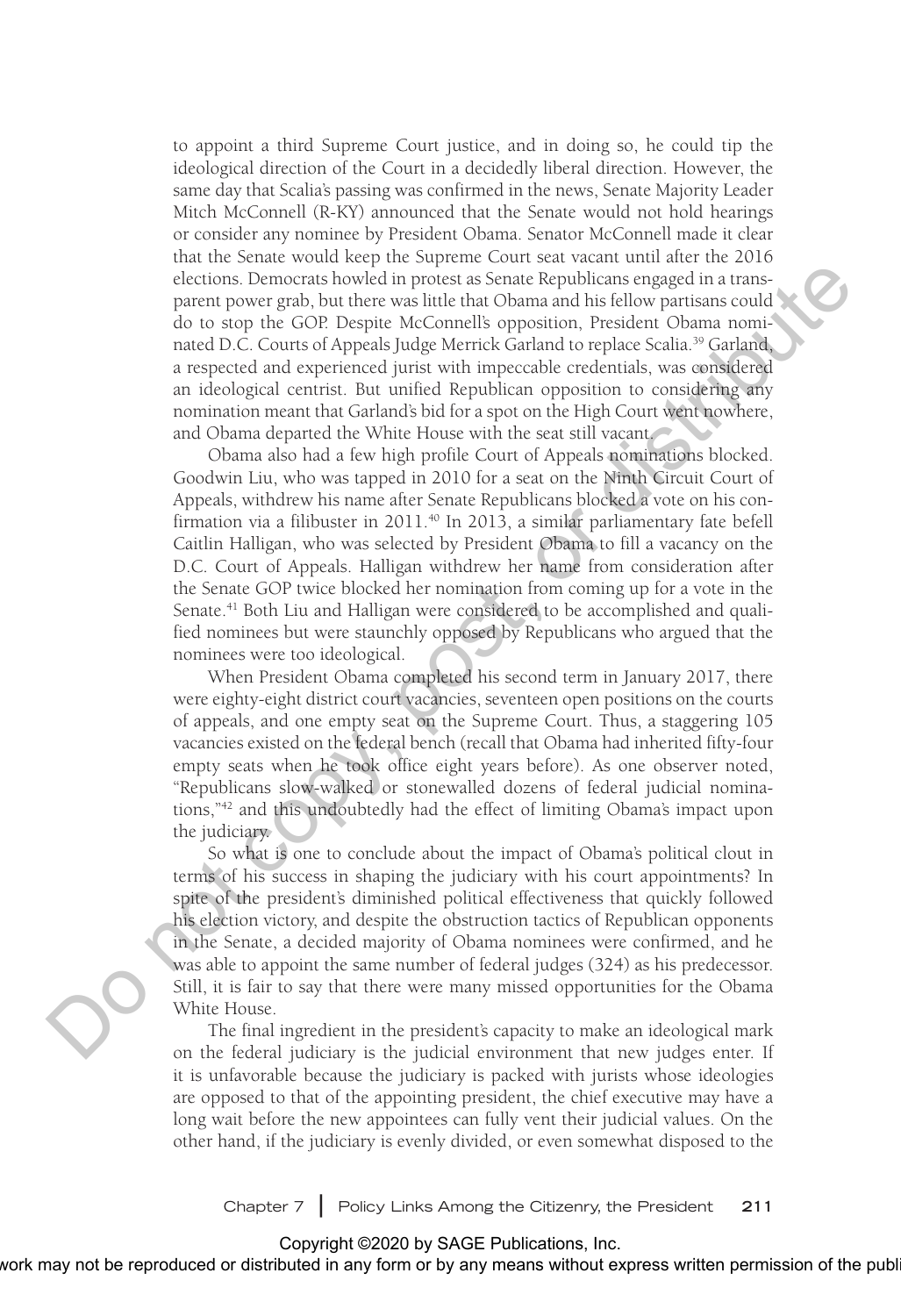president's ideological values, the fruits of the appointments will be much more readily seen.

How did this affect President Obama's potential to leave his ideological mark on the composition of the judiciary? At the end of the George W. Bush administration, roughly 60 percent of lower federal judges bore the Republican label. Thus, when Obama assumed office, the judiciary was clearly dominated by those who did not share his Democratic values.

As President Obama completed his eighth and final year in office, around 60 percent of *active* federal judges at the time had been appointed by Democratic presidents, while approximately 40 percent had been selected by Republican chief executives. When one factored in judges with *senior judge* status, the numbers were fairly similar: of all federal jurists on the bench, around 55 percent were Democratic appointees while 45 percent were those chosen by GOP presidents.<sup>43</sup> Thus, the data indicate that Obama was able to move the ideological balance of the courts in a leftward direction, but the overall picture was one of a federal bench that was not especially far from the political center. With regard to the Supreme Court, however, Obama's inability to replace Antonin Scalia with a new, presumably more liberal justice had a huge limiting impact upon the 44th president's ability to shift the overall ideological direction of the federal bench. So while it is clear that Obama moved the ideological split of the overall judiciary in a direction more favorable to Democrats, the administration's failure to tilt the Supreme Court in a liberal direction stands out as a monumental missed opportunity. show the control or the reproduced or distributed in any field or distributed or distributed in any form of any form of the reproduced in any form or by any form or by any form or by any form or by any form or by any mean

### **President Donald Trump and the Federal Judiciary**

What do we know about the current and potential impact of Donald Trump's administration now that he has been in the White House for two years? At this point, there are no reliable quantitative data that would allow us to make empirical evaluations about the relative ideology of the Trump judicial cohort compared to other presidents. It takes years for an adequate number of judges to gain seats on the bench, to hear cases, hand down decisions, and then for scholars to gather and analyze sufficient numbers of these court cases to make definite statements about a president's judicial team. This will have to be the work for future studies. Still, at this point, we can employ the four-part model and speculate about Donald Trump's potential impact on the bench.

First, is Donald Trump committed to making ideologically based appointments? Candidate Trump ran as a combative Republican, though at one point in his adult life he had aligned with Democrats and his positions on a number of issues did not always hew closely to GOP orthodoxy. This led some to speculate that Trump might not govern from a consistent ideological position. Noted conservative columnist Charles Krauthammer observed during the 2016 campaign that "Trump doesn't even pretend to have [principles], conservative or otherwise."44

As president, however, Trump has governed from a hard-conservative perspective. His policy proposals—tax cuts, deregulation, repealing the Affordable Care Act, hardline immigration positions—have found almost no support among

#### **212** Judicial Process in America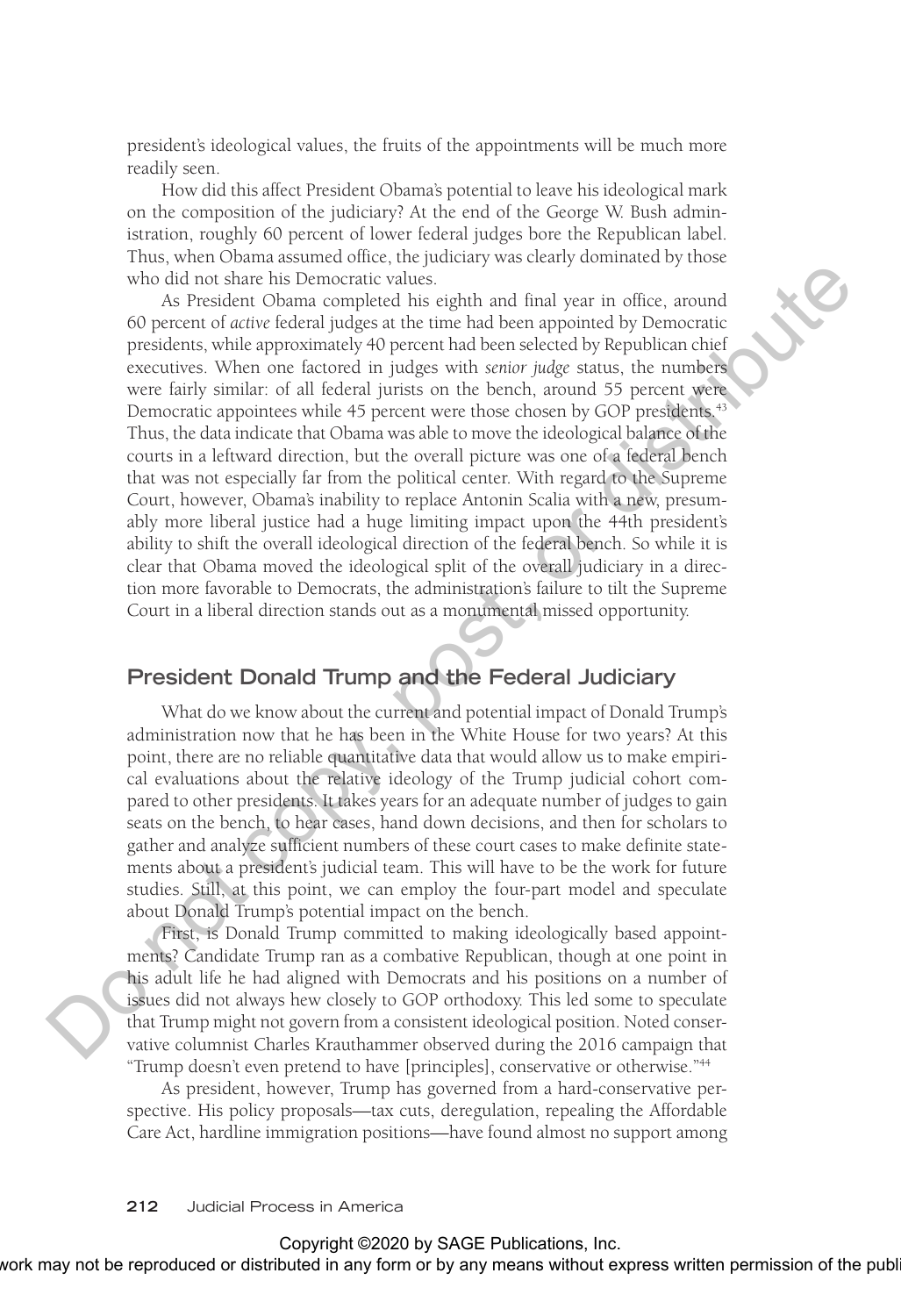liberals. And while President Trump's staff has experienced extremely high rates of turnover, few, if any, working in his administration have found their ideological home in the moderate wing of the Republican Party. This has been a White House firmly staked on the right, away from the political center.

More significantly, there is indication that the White House has pursued a coordinated and well-planned strategy with regard to filling judicial positions. One news organization reported that

In the weeks before Donald J. Trump took office, lawyers joining his administration gathered at a law firm near the Capitol, where Donald F. McGahn II, the soon-to-be White House counsel, filled a white board with a secret battle plan to fill the federal appeals courts with young and deeply conservative judges.

Mr. McGahn, instructed by Mr. Trump to maximize the opportunity to reshape the judiciary, mapped out potential nominees and a strategy, according to two people familiar with the effort: Start by filling vacancies on appeals courts with multiple openings and where Democratic senators up for re-election next year in states won by Mr. Trump—like Indiana, Michigan and Pennsylvania—could be pressured not to block his nominees. And to speed them through confirmation, avoid clogging the Senate with too many nominees for the district courts, where legal philosophy is less crucial.45

Furthermore, many of President Trump's judicial nominees have had ties to The Federalist Society, a nationwide group of conservative lawyers and legal thinkers. This group has served as a professional and intellectual incubator for right-leaning attorneys, academics, and Republican jurists. A noted Supreme Court watcher called The Federalist Society the "conservative pipeline to the Supreme Court."46 One of the key leaders of that group, Leonard Leo, took a leave from the organization to work with the Trump team to compile a list of potential Supreme Court nominees. One professor who studies the courts called Leo a judicial nominee "gatekeeper" who "has a lot of power and influence" in the Trump administration.<sup>47</sup>

Trump's commitment to a clear judicial appointment strategy is also reflected in his tendency to select younger people for positions on the bench. The average age of Mr. Trump's first-year circuit court nominees was 49, younger than the first-year nominees of Presidents Obama, George W. Bush, and Bill Clinton.<sup>48</sup> Appointing jurists of a younger age will generally enable the judge to serve in the position longer and further enhance the appointing president's long-term impact on the judiciary. Trump has also shown little willingness to sacrifice ideology in pursuit of diversity. As of November 1, 2018, President Trump had appointed seventy-nine jurists to positions on the bench. Of those judges, only 32 percent were women and/or people of color. This stands in significant contrast to the administrations of Barack Obama and George W. Bush, both of which sought out significant numbers of nontraditional nominees. Our nesso regard that<br>in the weeks before then all it Trump cock effect, lawyers joining this<br>distribution galenced or all with the form or by a solution of the<br>secondary of the respective or the publisher. Both a solutio

Chapter 7 **|** Policy Links Among the Citizenry, the President **<sup>213</sup>**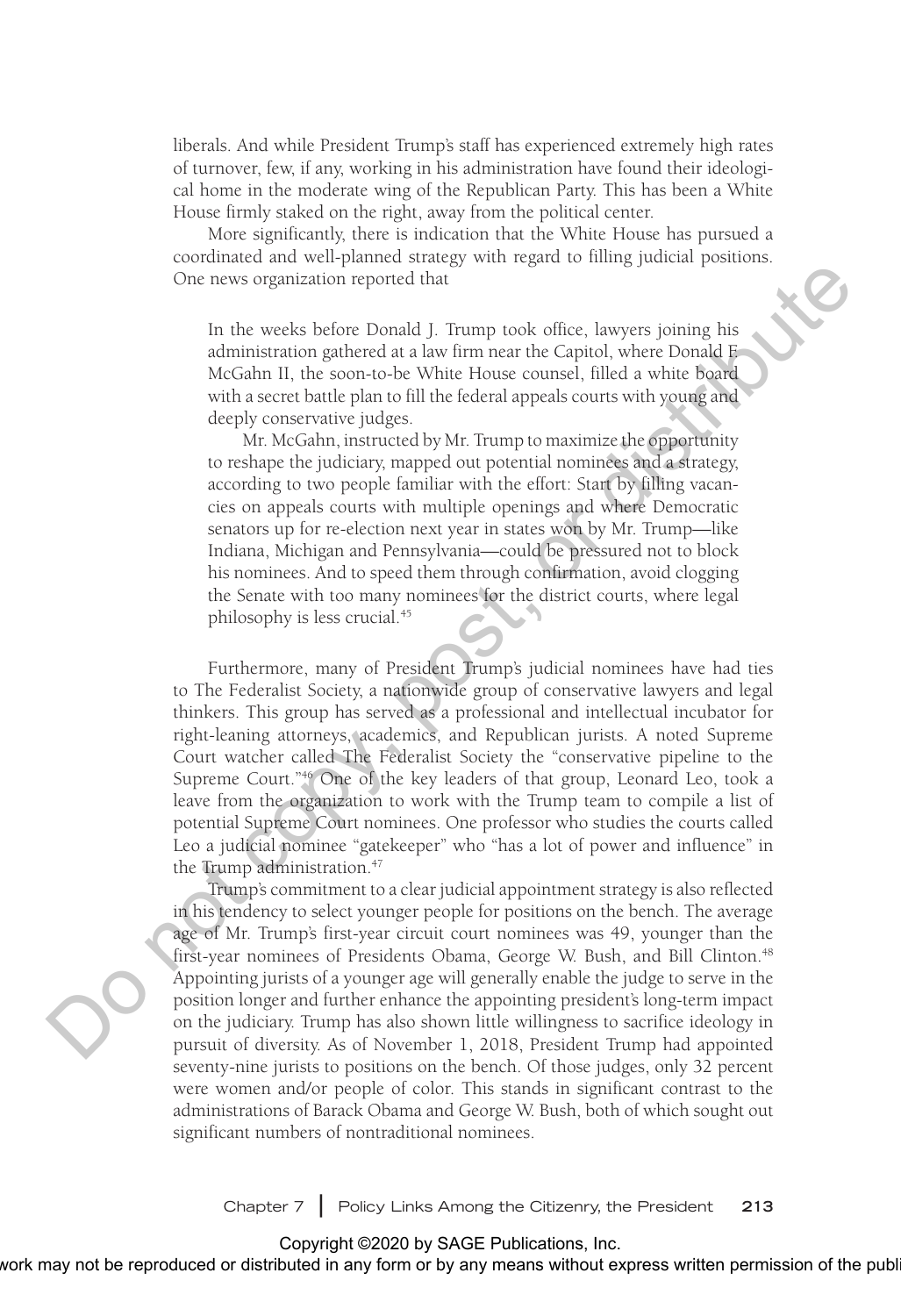When considering all of the evidence seen so far, there is unmistakable indication that the Trump administration is aggressively pursuing a strategy of making ideologically based appointments to the federal judiciary.

The second element affecting a president's capacity to influence the ideological direction of the judiciary is the number of vacancies he can fill. This is, of course, influenced by the number of vacancies inherited from the president's predecessor, how long the president serves in office, and whether Congress enacts legislation creating new judgeship positions that the president may fill.

As was the case with other recent presidents, there have been no proposals during the early going of the Trump presidency to add new judgeships. And given that the Trump administration is halfway through a first term as this book went to press, speculation about how long the president will remain in office is premature.

But there is no question that at least with regard to inherited vacancies, President Trump was given an extraordinary opportunity to leave a substantial impact upon the courts. As discussed previously, when President Obama left office in early 2017, there were 105 judicial vacancies. The large number of open positions was due in no small part because of the bitter partisan politics that occurred during the Obama administration and Republican efforts to slow-walk, block, and/or otherwise impede that administration from making appointments to the bench. Regardless of where the blame lies, the fact is that these vacancies afforded the Trump administration the chance to leave a substantial and lasting imprint upon the federal court system.

President Trump was also afforded the exceptional opportunity to fill two Supreme Court vacancies during his first two years in office. Since Senate Republicans held Scalia's seat open for the incoming administration, the new president wasted no time in nominating Neil Gorsuch to fill the vacant seat. An appellate judge with sterling credentials and a former Federalist Society member, Gorsuch was opposed by Democrats, who filibustered his nomination (recall that Democrats had ended the filibuster for lower court and executive branch nominees but retained the power of the minority party to filibuster a Supreme Court pick). Senate Republicans, led by McConnell, countered the Democrats' filibuster of Gorsuch by changing the Senate rules and ending the filibuster for *all* nominations. With that procedural hurdle removed, and out-numbered Democrats powerless to stop the nomination, Gorsuch was confirmed on April 7, 2017, less than four months after Trump assumed office.<sup>49</sup> Just over one year later, Justice Anthony Kennedy announced his retirement from the High Court in June 2018, handing another opportunity to President Trump to leave a major imprint upon the judiciary. Trump nominated Brett Kavanaugh, a D.C. Court of Appeals judge widely regarded as a staunch conservative, to replace Kennedy. The Kavanaugh nomination turned out to be much more contentious than that of Gorsuch, in large part because of allegations of sexual misconduct during Kavanaugh's younger years by Christine Blasey Ford, a professor of psychology at Palo Alto University. After a very bitter committee hearing process, which included riveting testimony by Dr. Ford and an angry response by the nominee who denied the Creason, Inso in go the produced or distributed in any form or distributed in any position or distributed in any form or by any means with the result permission that the result permission of the best publisher. Since thes

**214** Judicial Process in America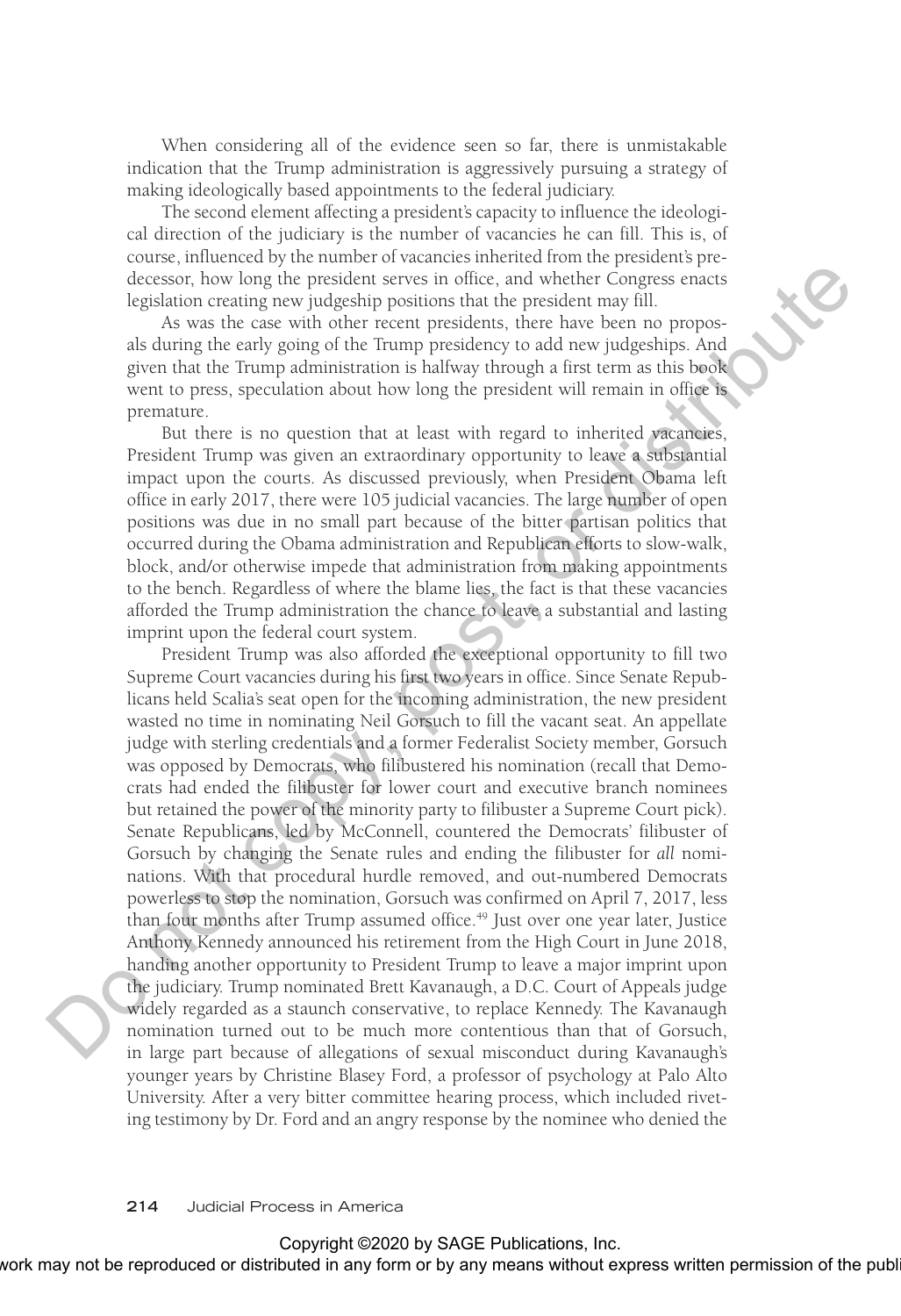allegations, the Senate ultimately confirmed Kavanaugh on an extremely close, nearly party line vote of fifty-to-forty eight.<sup>50</sup>

In sum, given the vacant judgeship positions Trump inherited and two Supreme Court vacancies to fill, it is clear that with regard to the number of judicial vacancies, the president's potential influence on the federal judiciary could be exceptional.

The third variable affecting the president's ideological impact is the amount of his political clout. How well is the president able to get the Senate to approve his nominees? As of November 1, 2018, President Trump's approval rating of 40 percent—with a disapproval rating of 56 percent—attests to the fact that he has been a remarkably unpopular president.<sup>51</sup> Indeed, at no point during his first eighteen months in office did President Trump's approval rating ever top 45 percent. This might lead some to speculate that Trump faced tough sledding on Capitol Hill, perhaps anticipating that lawmakers would be hesitant to support the agenda of an unpopular leader. This, however, was not the case.

Why? While unpopular among the general public, President Trump enjoyed outsized support among loyal Republicans. A *Wall Street Journal/NBC News* poll in July 2018 found that Trump had 88 percent approval among self-identified Republicans.<sup>52</sup> What's more, though many Republicans grumbled about how Trump comported himself in office, the vast majority of these same Republicans strongly agreed with the president's agenda of appointing staunch conservatives to the federal bench. Most Americans do not pay a lot of attention to nominations to the federal courts. But as one researcher noted, "a strong part of the Republican Party base, more so than the Democratic base, are tuned into judges."53

Trump thus enjoyed the benefit of a majority Republican Party that shared his administration's judicial ambitions and a minority party in the Senate largely unable to block the president. The White House found a willing partner in Senate Republican leader Mitch McConnell, who worked closely with the administration in moving judicial nominations forward at a rapid clip. Republicans also took advantage of the Democrats' 2013 decision to end filibusters for lower court judicial nominees. What's more, the GOP engaged in some rule changes of their own. As noted above, they ended filibusters for Supreme Court nominations. They also altered the blue-slip tradition. Senator Charles Grassley, the Republican chair of the Senate Judiciary Committee, sharply curtailed the blue-slip by deciding to only selectively recognize blue-slips.<sup>54</sup> Democrats, recalling that the GOP aggressively used blue-slips to stall or block a number of Obama's nominees, were incensed by the Republican flip-flop. But lacking the votes, and with the filibuster gone and the blue-slip process in tatters, there was very little that the minority party in the Senate could do to block Trump's judicial nominees. The first work may not be reproduced to the restributed in any form of the any means when the representation or the restributed in a notice and  $\epsilon$  control in a mean or by any means when the restriction of the restribute

That is not to say that President Trump saw all of his judicial nominees approved. The White House was forced to withdraw the nomination of Ryan Bounds to a position on the Ninth Circuit Court of Appeals in July 2018. Bounds had ridiculed multiculturalism and groups concerned with racial issues while

Chapter 7 **|** Policy Links Among the Citizenry, the President **<sup>215</sup>**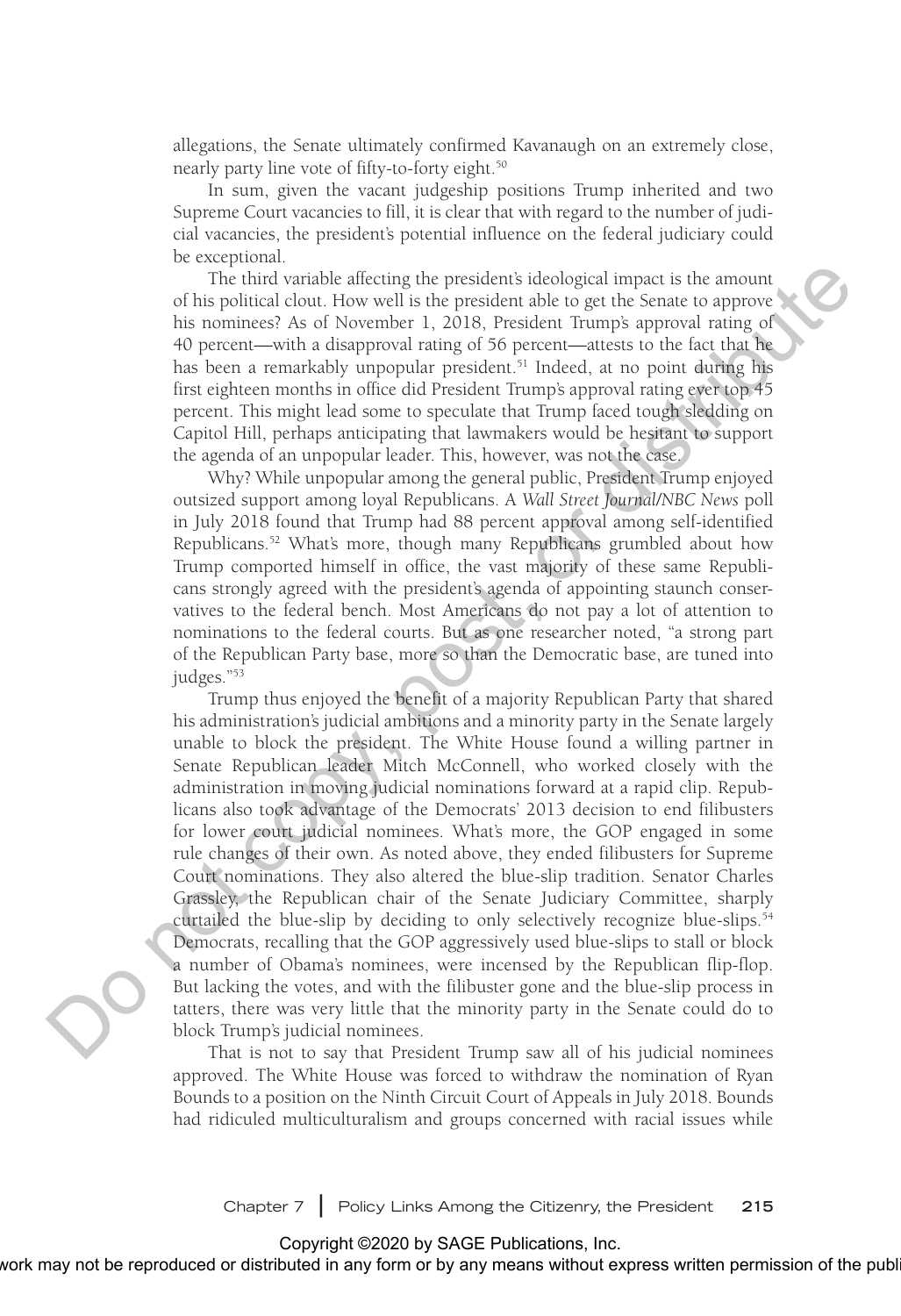an undergraduate at Stanford University. Faced with this evidence, two key GOP senators—Tim Scott of South Carolina and Marco Rubio of Florida withdrew their support for the nominee, and Republicans found themselves without enough votes to confirm Bounds.<sup>55</sup> Another Trump nominee, Matthew Petersen, withdrew his name from consideration for a position as a judge on the D.C. district court after video surfaced of Peterson at a Congressional hearing being unable to answer basic questions about the law and judicial procedure. A staff lawyer with the Federal Election Commission, Peterson admitted that he had no trial court experience.<sup>56</sup> Two other district court nominees, Brett Talley and Jeff Mateer, were pulled after Senator Grassley told the White House to "reconsider" the nominations. Talley received a *not qualified* rating from the American Bar Association, due in large part to his lack of courtroom experience. Mateer ran into trouble over comments describing transgender youth as part of "Satan's plan" and labeling as "disgusting" the Supreme Court's 2015 decision in *Obergefell v. Hodges*, which legalized gay marriage.57

These instances aside, it is clear that President Trump held substantial political sway when it came to pushing his judicial nominations during his two years in office. Will this record of political clout continue? Much depends on the outcome of future elections. Russell Wheeler, a Brookings Institution researcher, noted that now more than ever the confirmation process is more about hardball politics and less about cooperation between the parties. "It's just dog-eat-dog for the moment, and we'll worry about what happens when the tables get turned later," he said. "I don't see how you ratchet it back."58 As one conservative former law clerk of the late Justice Antonin Scalia and supporter of Trump's judicial nomination agenda lamented, "if the Republicans lose the Senate in November [2018], the great start will be nothing more than a great start<sup>"59</sup>

The fourth variable in the president's capacity to make his ideological mark on the federal judiciary is the judicial climate that his judges enter. How has this affected President Trump's potential to leave his stamp on courts? As noted previously in this chapter, when Trump became president, a clear majority of jurists on the bench were appointed by Democrats. As of November 1, 2018, Trump had obtained appointment of seventy-nine judges to the bench and he had some sixty-nine nominees pending. These, to be sure, are significant numbers given the new president's relatively short time in office. Still, the number of judges Trump had appointed by that date represent only around 8 percent of the total number of authorized judgeships. President Trump's lower court nominees will undoubtedly leave a mark, but it will take much time before they are present in substantial enough figures for them to be a force. But this is not the case with regard to the Supreme Court. With two justice nominations under his belt, and one of them replacing a key swing vote (i.e., Kavanaugh replacing Kennedy), Trump's impact upon the Supreme Court is already very substantial. Thermal particles is a statistic may not be represented or distributed in a late or by any form or by any form or by any form or by any form or by any form or by any form or by any form or by any form or by any form or by

#### **216** Judicial Process in America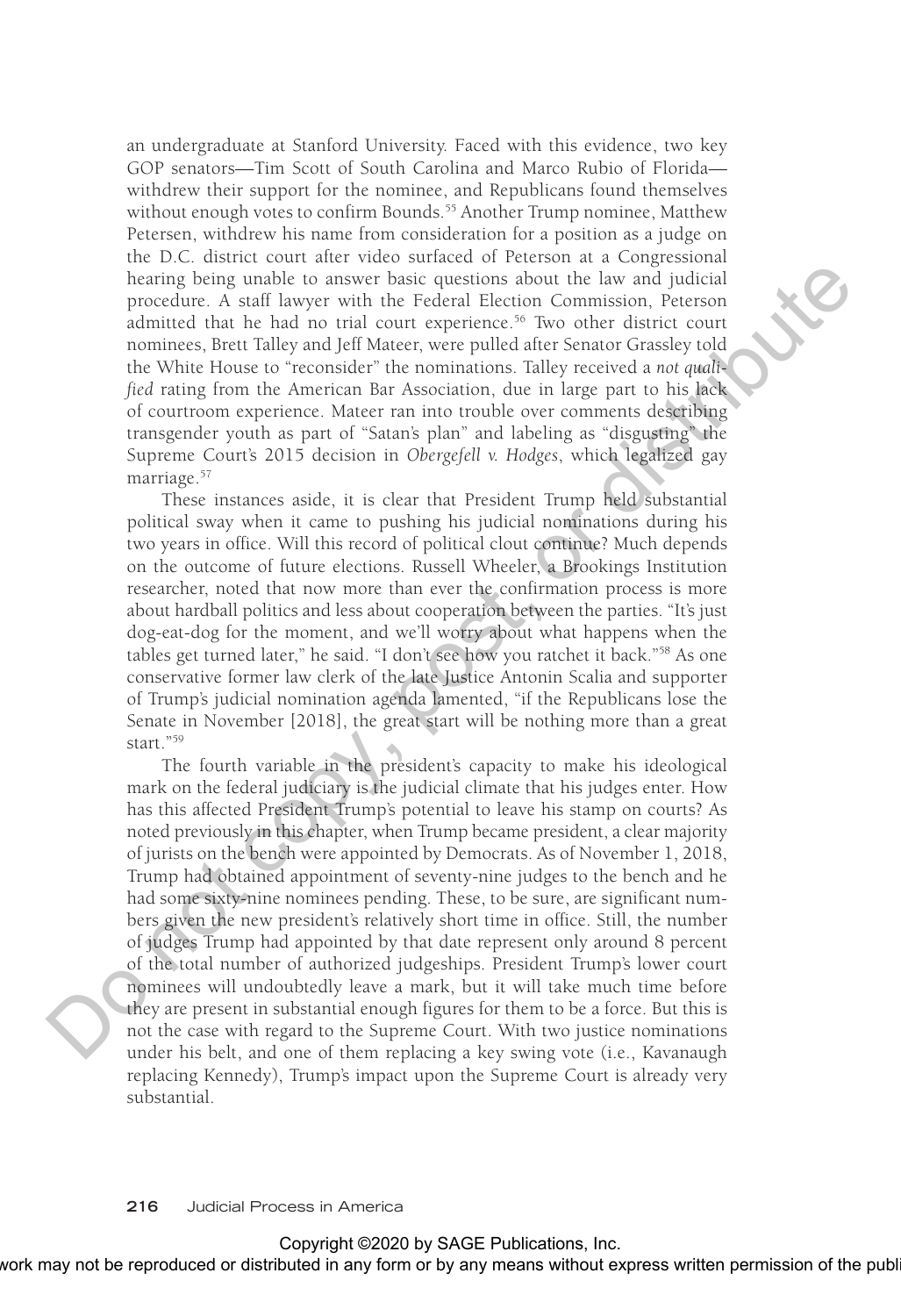### **SUMMARY**

At the national level, the judicial selection process includes a variety of participants, despite the constitutional mandate that the president shall do the appointing with the advice and consent of the Senate. If presidents are to dominate this process and name to the bench individuals with similar policy values, several conditions must be met. Chief executives must want to make ideologically based appointments; they must have an ample number of vacancies to fill; they must be adroit leaders with political clout; and the existing judiciary must be attuned to their policy goals. If most of these conditions are met, presidents tend to get the kinds of judges they want. In other words, an identifiable policy link exists among the popular election of the president, the appointment of judges, and the substantive content of the judges' decisions. Carl at each interest may not be reproduced to the reproduced or the publisher and the case any form or by any means to the reproduced in any form or distributed in any form or by any means of the publisher. The estimate

### **FURTHER THOUGHT AND DISCUSSION QUESTIONS**

- 1. When presidents make judicial appointments, should they anticipate how their nominees are going to rule on important policy decisions, or should they consider only the quality of their formal credentials and/or the relative prestige of their professional accomplishments?
- 2. Over time, the judicial appointees of Republican presidents have had decidedly more conservative decision-making records on the bench than those of judges selected by Democratic chief executives. Is this evidence that our judicial system has been *tainted* by politics, or is it proof that the democratic process prevails throughout our political system? What does this suggest about judicial independence?
- 3. Since large numbers of people do not pay close attention to most judicial nominations and confirmations, to what extent do you think the process is influenced by special interest groups and/or political partisans who have distinct ideological agendas?

## **SUGGESTED RESOURCES**

Binder, Sarah A. and Forrest Maltzman, *Advice and Dissent: The Struggle to Shape the Federal Judiciary.* Washington, DC: Brookings Institution Press, 2009. A wellresearched discussion of the sources on conflict in the judicial confirmation process, with a particular focus on the lower federal courts.

Epstein, Lee and Jeffrey Segal. *Advice and Consent: The Politics of Judicial Appointments.* Oxford, UK: Oxford University Press, 2007. A thorough discussion of the politics of the judicial selection process and how this process does—and does not—reflect the democratic process.

Chapter 7 **|** Policy Links Among the Citizenry, the President **<sup>217</sup>**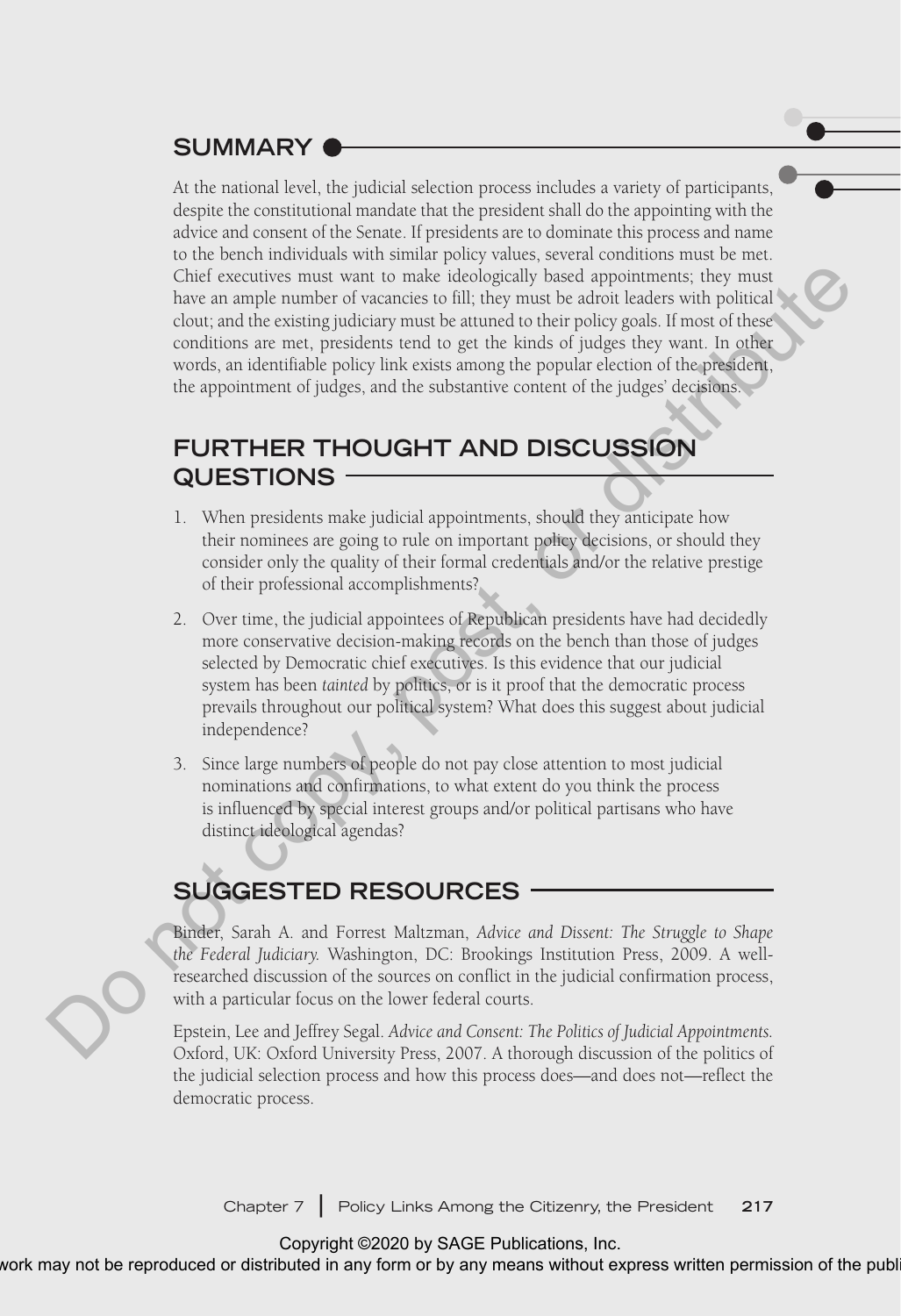*Judicature* 92 (2009). An entire journal issue devoted to the impact of President George W. Bush on the federal judiciary.

Goldman, Sheldon. *Picking Federal Judges: Lower Court Selection from Roosevelt through Reagan.* New Haven, CT: Yale University Press, 1997. Based on thorough, careful scholarship, Goldman writes in easy-to-follow prose about the judicial selection process between 1933 and 1989.

Slotnick, Elliot, Sara Schiavoni, and Sheldon Goldman, "Obama's Judicial Legacy: The Final Chapter," *Journal of Law and Courts* 5 (2017): 363–422. A review of the judges appointed by President Barack Obama and the confirmation battles during his years in office.

Yalof, David A. *Pursuit of Justices: Presidential Politics and the Selection of Supreme Court Nominees*. Chicago, IL: University of Chicago Press, 2001. A thorough discussion of the political pressures upon presidents as they select people to nominate for a position on the U.S. Supreme Court. The First Constraint (1983) and 1988 the reproduced or distributed in any form or by a set of the reproduced in any form or by any means of the publisher of the publisher permission of the publisher. Device any means when

### **NOTES**

- 1. Sheldon Goldman and Elliot Slotnick, "Clinton's First Term Judiciary," *Judicature* 80 (1997): 256.
- 2. "Judicial Performance in the Fifth Circuit," *Yale Law Review* 73 (1963): 90–133.
- 3. Jack Nelson, "Courts' Main Hope for Reagan Social Stand," *Houston Chronicle*, March 18, 1986, A6.
- 4. Jon R. Bond, "The Politics of Court Structure: The Addition of New Federal Judges," *Law and Policy Quarterly* 2 (1980): 182, 183, 187.
- 5. Sam Hananel, "Judicial Nomination Held Up over Same-Sex Ceremony," *Detroit Free Press*, October 6, 2006, http://www.freep.com/apps/pbcs.dll/article? AID=/20061006NEWS99/310060004.
- 6. Neil A. Lewis, "Clinton Critic Is Key to Deal to End Tie-up on Judgeships," *New York Times*, July 3, 1999, http://www.nytimes.com.
- 7. Henry J. Abraham, *The Judicial Process*, 3rd ed. (New York, NY: Oxford University Press, 1975), 77.
- 8. ibid., 257.
- 9. James A. Farley, "Why I Broke with Roosevelt," *Collier's*, June 21, 1947, 13.
- 10. See Jon Gottschall, "Carter's Judicial Appointments: The Influence of Affirmative Action and Merit Selection on Voting on the U.S. Courts of Appeals," *Judicature* 67 (1983): 165–173.
- 11. See Jon O. Newman, "The Judge Baer Controversy: Correspondence from the White House, Senator Dole, Congressmen, and Judges," *Judicature* 80 (1997): 156.
- **218** Judicial Process in America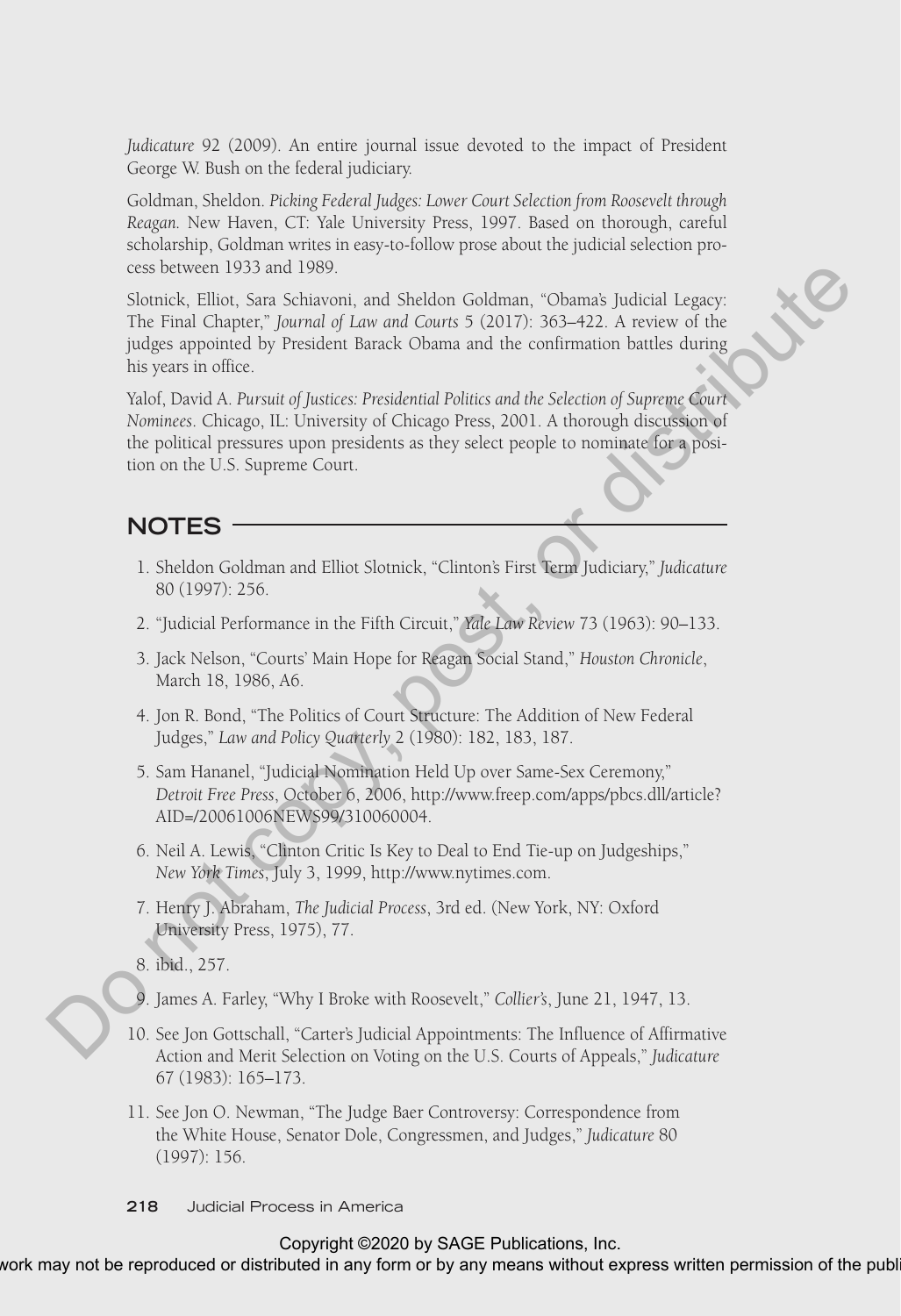- 12. As quoted in Sheldon Goldman, Elliot Slotnick, Gerard Gryski, Gary Zuk, and Sara Schiavoni, "W. Bush Remaking the Judiciary: Like Father Like Son?" *Judicature* 86 (2003): 284.
- 13. Associated Press, "Thune: Federal Judge Nominees Are 'Good Picks,'" *Rapid City Journal*, September 9, 2009, http://www.rapidcityjournal.com/ articles/2009/09/09/news/doc4aa7f 74c398bf352231062.txt.
- 14. Gary Martin, "State's Senators Recommended Two for Federal Bench," *Houston Chronicle*, July 20, 2011, B2.
- 15. Carl Hulse, "Post-Filibuster, Obama Faces New Anger over Judicial Choices," *New York Times*, February 27, 2014, http://www.nytimes.com/2014/02/28/us/ politics/post-filibuster-obama-faces-new-anger-over-judicial-choices.html.
- 16. Carl Hulse, "Obama Judicial Choice Is Urged to Withdraw," *New York Times*, September 22, 2014, http://www.nytimes.com/2014/09/23/us/obama-judicialchoice-michael-p-boggs-is-urged-to-withdraw.html.
- 17. Carolina A. Miranda, "Just What Is a 'Wise Latina,' Anyway?" *Time*, July 14, 2009, http://www.time.com/time/politics/0,8599,1910403,00.html.
- 18. Fox News, "Senate Confirms Sotomayor to U.S. Supreme Court," August 6, 2009, http://www.foxnews.com/politics/2009/08/06/senate-prepares/sotomayorconfirmation-vote.
- 19. Dana Milbank, "In Kagan, Obama Picks a Nominee, Not a Fight," *Washington Post*, May 11, 2010, A2.
- 20. ibid. Also, for an excellent discussion of President Obama's quest for diversity on the federal bench, see Sheldon Goldman, Elliot Slotnick, and Sara Schiavoni, "Obama's Judiciary at Midterm: The Confirmation Drama," *Judicature* 94 (2011): 262–304. This work may not be repressed or distributed or distributed in any form or by any means which the publisher of the publisher. The reproduced in any form of the publisher of the publisher. This with the publisher of the p
	- 21. Jeffrey Toobin, "Are Obama Judges Really Liberals?" *The New Yorker*, September 21, 2009, http://www.newyorker.com/reporting/2009/09/21/090921fa\_fact\_ toobin.
	- 22. Jerry Markon and Shailagh Murry, "Federal Judicial Vacancies Reaching Crisis Point," *Washington Post*, February 8, 2011, http://www.washingtonpost.com/ national/vacancies-on-federal-bench-hit-crisis-point/2011/02/07/ABzpkZF\_ story.html.
	- 23. Russell Wheeler, "Judicial Nominations in the Bush and Obama Administrations' First Nine Months," October 23, 2009, Washington, DC: Brookings Institution.
	- 24. Kirk Mitchell, "Colorado Seeks Two Additional Federal Judges, Citing Backlog," *Denver Post*, July 1, 2015, http://www.denverpost.com/news/ci\_28416014/ colorado-seeks-two-additional-federal-judges-citing-backlog.
	- 25. See *Gallup: Obama Job Approval*, https://news.gallup.com/poll/113980/gallupdaily-obama-job-approval.aspx.

Chapter 7 **|** Policy Links Among the Citizenry, the President **<sup>219</sup>**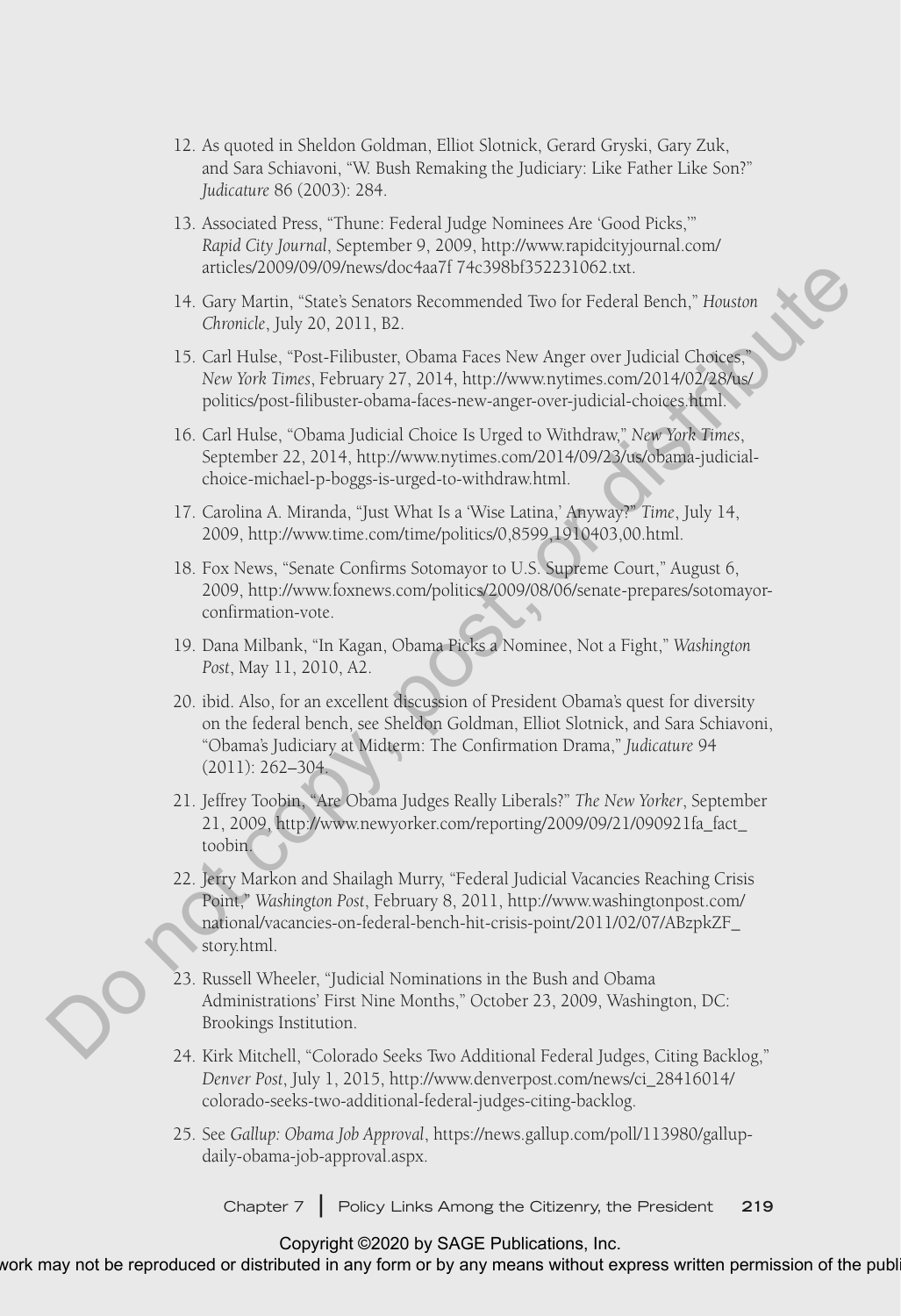- 26. Goldman, Slotnick, and Schiavoni, "Obama's Judiciary at Midterm," 280.
- 27. ibid.
- 28. Matt Viser, "Senators Can Still Block Nominations without Filibuster," *Boston Globe*, November 29, 2013, http://www.bostonglobe.com/news/ politics/2013/11/29/with-filibuster-gone-senate-attention-will-shift-alternativemeans-thwart-obama-court-nominees/7Xo7mLycJLokNlnOuraHQN/story.html.
- 29. Sarah Binder and Forrest Maltzman, "New Wars of Advice and Consent" *Judicature* 97 (2013): 48.
- 30. Matt Viser, "As Obama, Senate Collide, Courts Caught Short," *Boston Globe*, March 10, 2013, http://www.bostonglobe.com/news/nation/2013/03/10/obamasenate-collide-gridlock-hits-federal-courts/zQVtUmOSol9sHre7OuX3MP/story .html. The Vacant may not be repressed or distributed in a publisher and the publisher. The value of the reproduced in any form or between the publishers with the publisher. This was distributed in any form or between the publis
	- 31. ibid.
	- 32. Jeremy W. Peters, "In Landmark Vote, Senate Limits Use of the Filibuster," *New York Times*, November 21, 2013, http://www.nytimes.com/2013/11/22/us/ politics/reid-sets-in-motion-steps-to-limit-use-of-filibuster.html.
	- 33. Burgess Everett, "Elizabeth Warren Calls for Filibuster Changes," *Politico.com*, November 13, 2013, http://www.politico.com/story/2013/11/elizabeth-warrenfilibuster-99799.html.
	- 34. Jeffrey Toobin, "Blue-Slip Battle: The Senate Obstructionists' Secret Weapon," *The New Yorker*, November 26, 2013, http://www.newyorker.com/online/blogs/ comment/2013/11/blue-slip-battle-senate-obstructionists-secret-weapon.html.
	- 35. Goldman, Slotnick, and Schiavoni, "Obama's Judiciary at Midterm: The Confirmation Drama," p. 280.
	- 36. Amanda Terkel, "Mitch McConnell: Senate GOP Has Treated Obama's Judicial Nominees 'Very Fairly,'" *Huffington Post*, April 17, 2013, http://www .huffingtonpost.com/2013/04/09/obamas-judicial-nominees\_n\_3046778.html.
	- 37. David G. Savage, "This Congress filled the fewest judgeships since 1952. That leaves a big opening for Trump," *Los Angeles Times*, December 31, 2016, http:// www.latimes.com/politics/la-na-judges-trump-senate-20161231-story.html.
	- 38. Burgess Everett and Seung Min Kim, "Judge Not: GOP Blocks Dozens of Obama Court Picks," *Politico.com*, July 6, 2015, http://www.politico.com/story/2015/07/ payback-gop-blocks-obama-judge-picks-judiciary-119743.html.
	- 39. Shear, Michael D. and Harris, Gardiner. "Obama Chooses Merrick Garland for Supreme Court," *New York Times*, March 16, 2016.
	- 40. Denied a place on the federal bench, Liu was subsequently named by Gov. Jerry Brown to fill a position on the California State Supreme Court.
	- **220** Judicial Process in America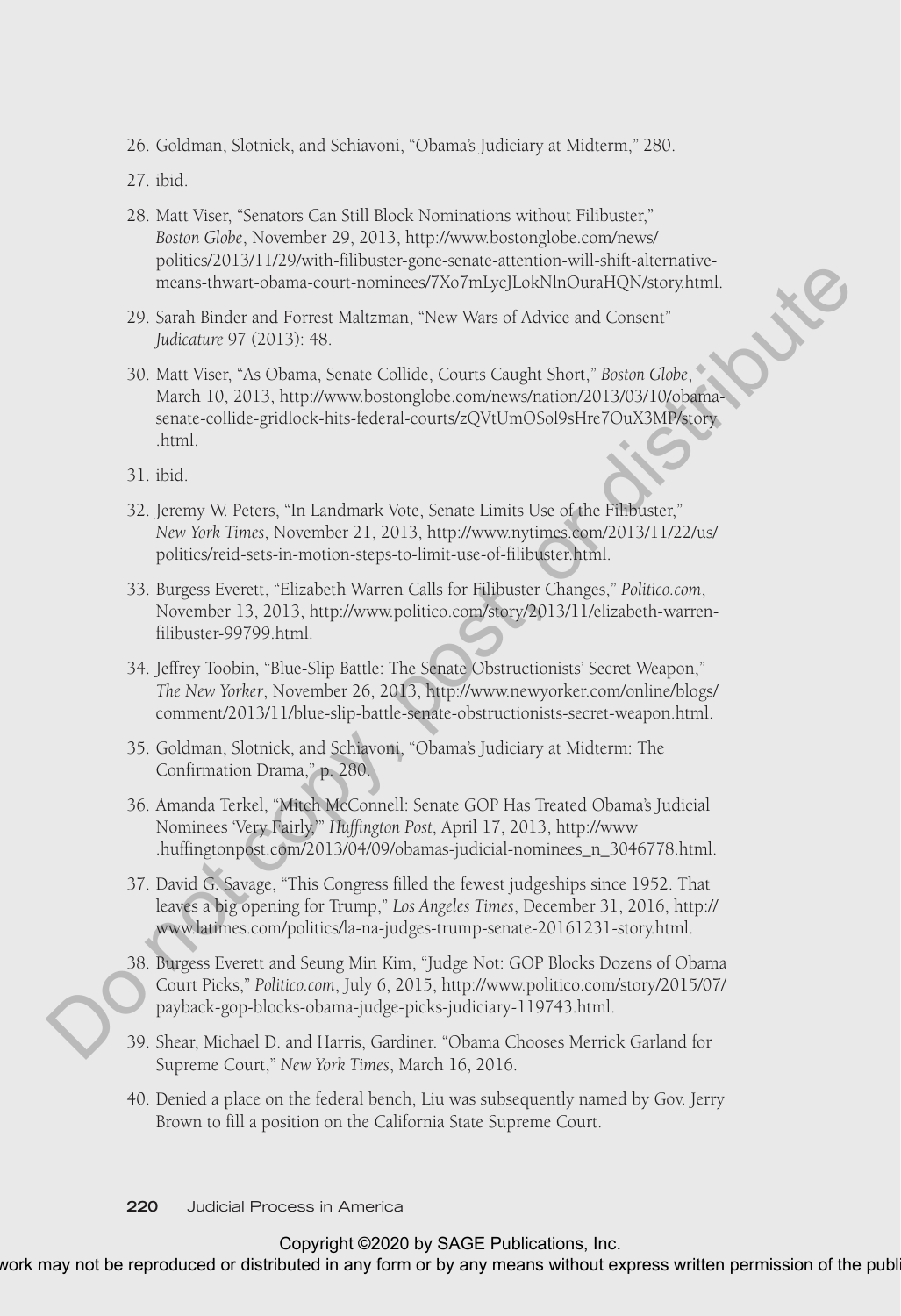- 41. Rachel Weiner, "White House withdraws Caitlin Halligan nomination," *Washington Post*, March 22, 2013, https://www.washingtonpost.com/news/postpolitics/wp/2013/03/22/white-house-withdraws-caitlin-halligan-nomination/.
- 42. Nan Aron of the Alliance for Justice, as quoted by Donna Owens, "Obama's Legacy on Judicial Appointments, By the Numbers," *NBC News*, January 19, 2017, https://www.nbcnews.com/storyline/president-obama-the-legacy/obamas-legacy-judicial-appointments-numbers-n709306.
- 43. It should be emphasized that when one is discussing a president's potential to make an ideological impact on the judiciary, it is not sufficient to count only the number of appointments the chief executive can make. One also has to factor in which cohorts of judges are retiring from the bench. Thus, if Obama appointed a mainstream Democrat to replace a retiring Clinton judge who is also a mainstream Democrat, there is no ideological gain for the administration. However, if Obama appoints a liberal Democrat to replace a retiring conservative Reagan jurist, there is a twofold gain. This enhanced Obama's potential to nudge the judiciary to the left because he was more likely to replace a conservative Republican with a Democrat who was likely to be more liberal. This work may not be represented that we represent the reproduced or distributed in any form or by any form or by any means with a series the stributed in permission is precised to the publisher or distributed in any for
	- 44. Charles Krauthammer, "The GOP's Ideological Earthquake and the Aftermath," *National Review*, May 6, 2016, https://www.nationalreview.com/2016/05/ donald-trump-not-conservative-gop-doesnt-care/.
	- 45. Charlie Savage, "Trump Is Rapidly Reshaping the Judiciary. Here's How," *New York Times*, November 11, 2017, https://www.nytimes.com/2017/11/11/us/ politics/trump-judiciary-appeals-courts-conservatives.html.
	- 46. Jeffrey Toobin, "The Conservative Pipeline to the Supreme Court," *The New Yorker*, April 17, 2017, https://www.newyorker.com/magazine/2017/04/17/theconservative-pipeline-to-the-supreme-court.
	- 47. See radio interview by Mary Louise Kelly, "What Is The Federalist Society And How Does It Affect Supreme Court Picks?" *National Public Radio*, June 28, 2018, https://www.npr.org/2018/06/28/624416666/what-is-the-federalist-society-andhow-does-it-affect-supreme-court-picks.
	- 48. Thomas Kaplan, "Trump Is Putting Indelible Conservative Stamp on Judiciary," *New York Times*, July 31, 2018, https://www.nytimes.com/2018/07/31/us/ politics/trump-judges.html.
	- 49. Ed O'Keefe and Robert Barnes, "Senate confirms Neil Gorsuch to Supreme Court," *Washington Post*, April 17, 2017, https://www.washingtonpost.com/ powerpost/senate-set-to-confirm-neil-gorsuch-to-supreme-court/2017/04/07/ da3cd738-1b89-11e7-9887-1a5314b56a08\_story.html.
	- 50. Seung Min Kim and John Wagner, "Kavanaugh Sworn In as Supreme Court Justice After Divided Senate Votes For Confirmation," *Washington Post*, October 6, 2018, https://www.washingtonpost.com/politics/kavanaugh-vote-divided

Chapter 7 **|** Policy Links Among the Citizenry, the President **<sup>221</sup>**